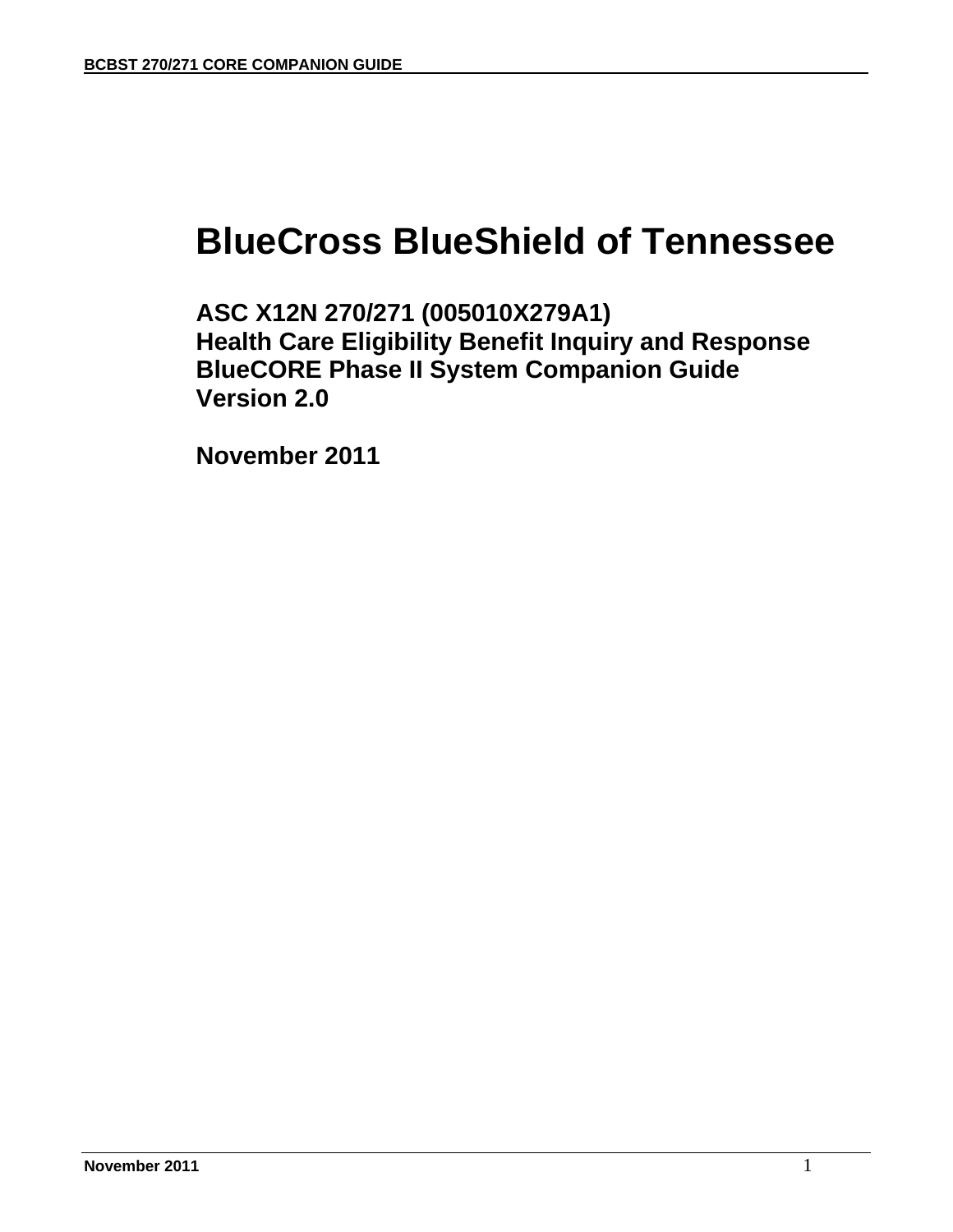# **Disclosure Statement**

The information in this document is subject to change. Changes will be posted via the BlueCross BlueShield of Tennessee website located at http://www.bcbst.com/providers/ecomm/ as well as http://bluecore.bcbst.com/.

**THE 271 RESPONSE RETURNED BY BLUECROSS BLUESHIELD OF TENNESSEE SHOULD NOT BE INTERPRETED AS A GUARANTEE OF PAYMENT. PAYMENT OF BENEFITS REMAINS SUBJECT TO ALL HEALTH BENEFIT PLAN TERMS, LIMITS, CONDITIONS, EXCLUSIONS AND THE MEMBER'S ELIGIBILITY AT THE TIME SERVICES ARE RENDERED.**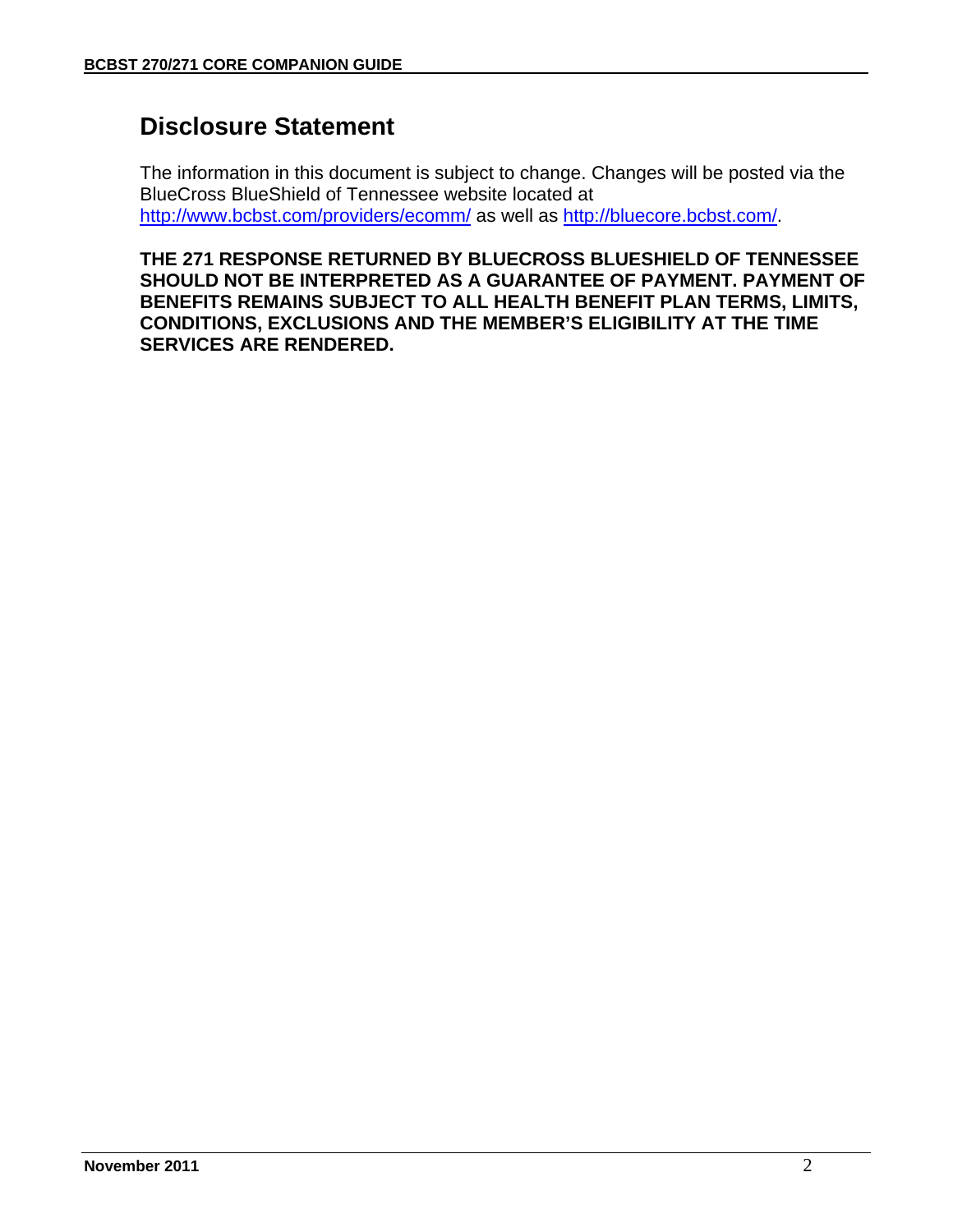# **Preface**

The Health Insurance Portability and Accountability Act (HIPAA) requires health insurance payers and covered entities in the United States to comply with the EDI standards for health care as defined in the ASC X12N Implementation Guides.

The following information is intended to serve as a companion document to the HIPAA ASC X12N 270/271 (005010X279A1) Implementation Guide for Eligibility Benefits Inquiry. The use of this document is solely for the purpose of clarification on usage of the BlueCORE solution.

The information describes specific requirements for submitting eligibility and benefit inquiry requests for BlueCross BlueShield of Tennessee members through BlueCORE. BlueCORE is BlueCross BlueShield of Tennessee's "CORE Certified" solution, providing eligibility, benefits, and claim status information.

This companion document supplements, but does not exceed any requirements in the ASC X12N 270/271 (005010X279A1) Implementation Guide.

This application also conforms and is compatible with all CORE Phase I requirements for 270/271 transactions. For more information about CORE Phase I, see http://www.caqh.org/CORE\_phase1.php.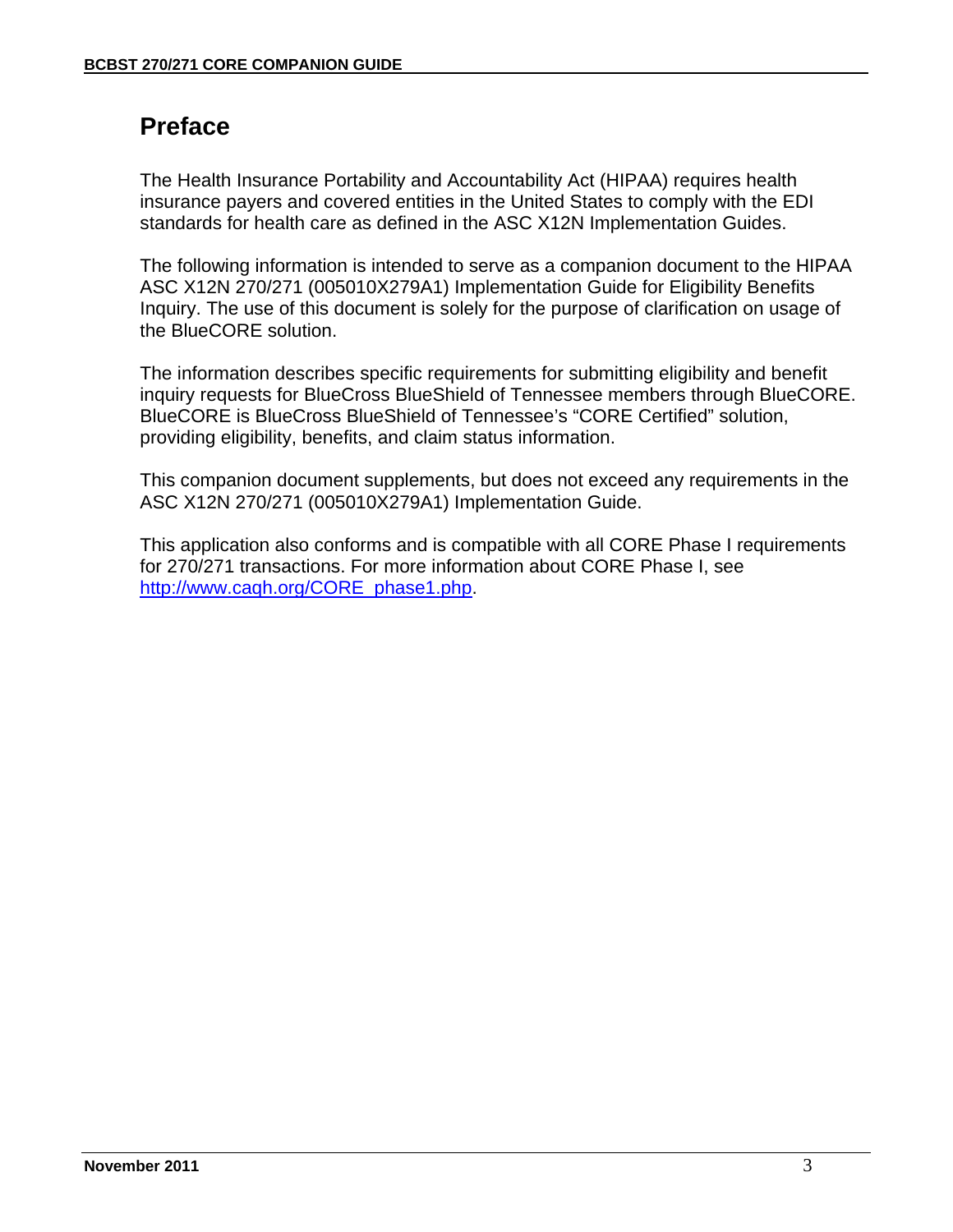## **Table of Contents**

| 2 <sup>2</sup> |          |  |
|----------------|----------|--|
|                |          |  |
|                |          |  |
|                |          |  |
|                |          |  |
| $\mathbf{4}$   |          |  |
|                |          |  |
|                |          |  |
|                |          |  |
|                |          |  |
|                | 4.1.2.2. |  |
|                |          |  |
|                |          |  |
|                |          |  |
|                |          |  |
|                |          |  |
|                |          |  |
|                |          |  |
|                | 4.4.1.2. |  |
|                | 4.4.1.3. |  |
|                |          |  |
|                |          |  |
|                | 4.4.1.4. |  |
|                |          |  |
|                | 4.4.2.1. |  |
|                | 4.4.2.2. |  |
|                | 4.4.2.3. |  |
|                | 4.4.2.4. |  |
|                | 4.4.2.5. |  |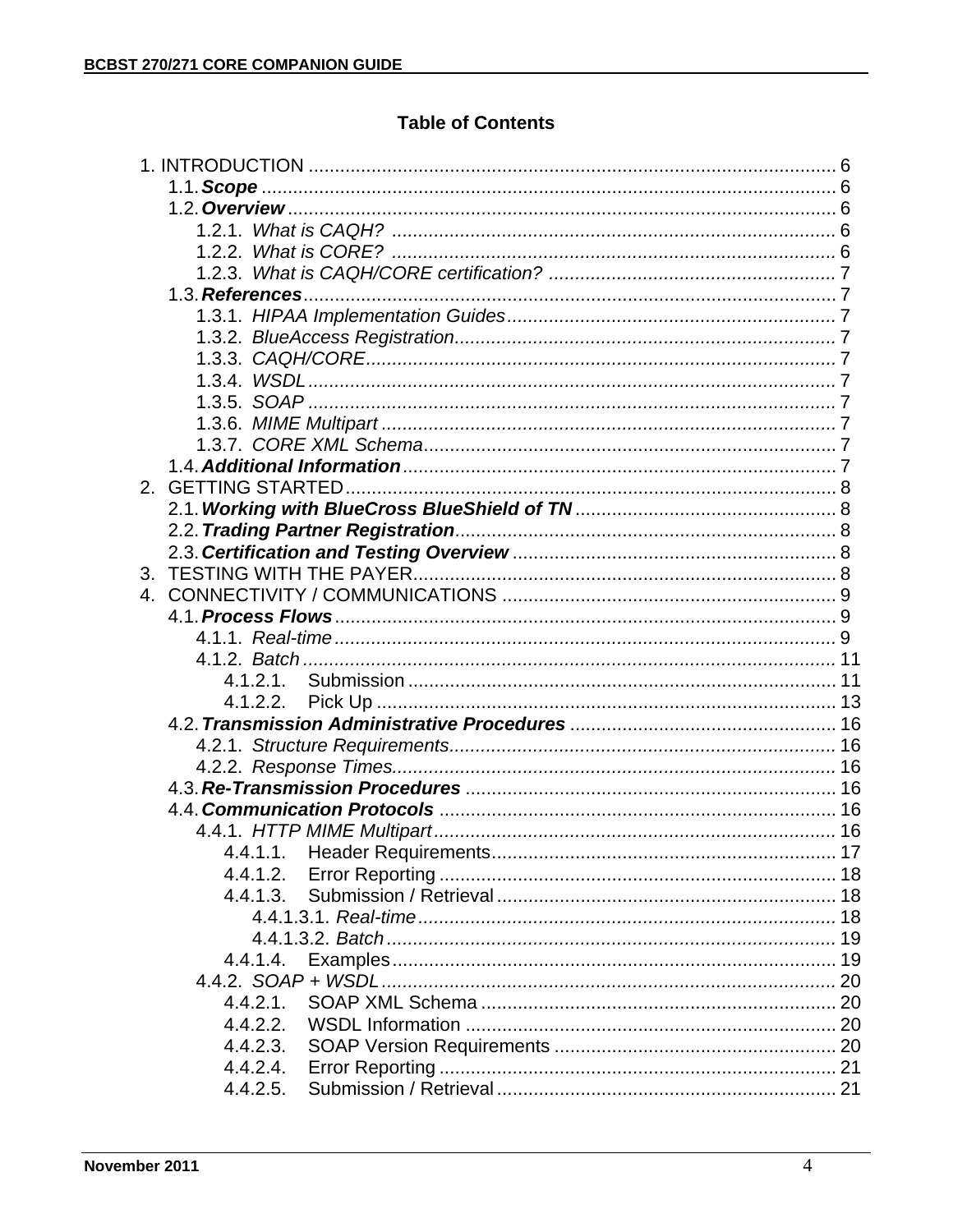|    | 7. PAYER SPECIFIC BUSINESS RULES AND LIMITATIONS 27 |     |
|----|-----------------------------------------------------|-----|
|    |                                                     |     |
|    |                                                     |     |
|    |                                                     |     |
| 9. |                                                     |     |
|    |                                                     | -31 |
|    |                                                     | .31 |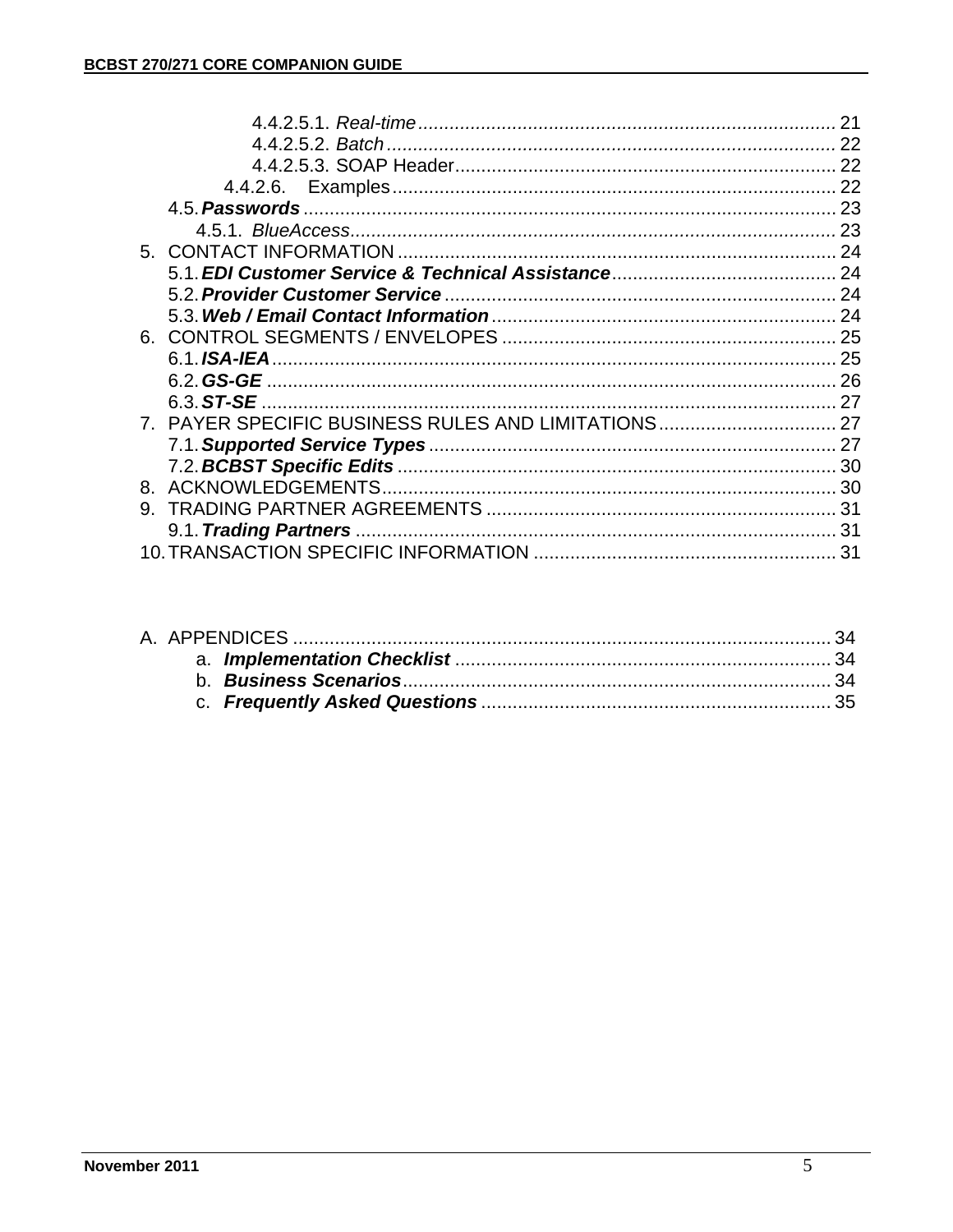# 1. INTRODUCTION

This application for real-time and batch 270/271's follows the CAQH/CORE Phase II guidelines.

### **1.1 Scope**

Providers, billing services and clearinghouses are advised to use the ASC X12N 270/271 (005010X279A1) Implementation Guide as a basis for their submission of Eligibility and Benefit inquires. This companion document should be used to clarify the CORE Business rules for 270/271 data content requirements, batch and real-time acknowledgment, connectivity, response time, and, system availability, specifically for submissions through the BlueCORE system. These rules differ from the Companion Guide for submissions via BlueCross BlueShield of Tennessee's ECGateway connection. This document is intended for use with CAQH CORE compliant systems. For additional information on building a CORE compliant system go to http://www.caqh.org.

### **1.2 Overview**

The purpose of this document is to introduce and provide information about BlueCross BlueShield of Tennessee's CAQH/CORE certified solution for submitting real-time 270/271 transactions.

### **1.2.1 What is CAQH?**

CAQH stands for The Council for Affordable and Quality Healthcare. It is a not-forprofit alliance of health plans, provider networks, and associations with a goal to provide a variety of solutions to simplify health care administration.

### **1.2.2 What is CORE?**

The Committee on Operating Rules for Information Exchange (CORE) is a multistakeholder initiative created, organized and facilitated by CAQH. CORE's Phase II goal is to create, disseminate, and maintain operating rules that enable health care providers to quickly and securely obtain reliable health care eligibility and benefits information. CORE operating rules will decrease the amount of time and resources providers spend verifying patient eligibility, benefits and other administrative information at the point of care. CORE operating rules, envisioned to be introduced in multiple phases, have support from health plans, medical professional societies, providers, vendors, associations, regional entities, standard setting organizations, government agencies and other health care constituencies.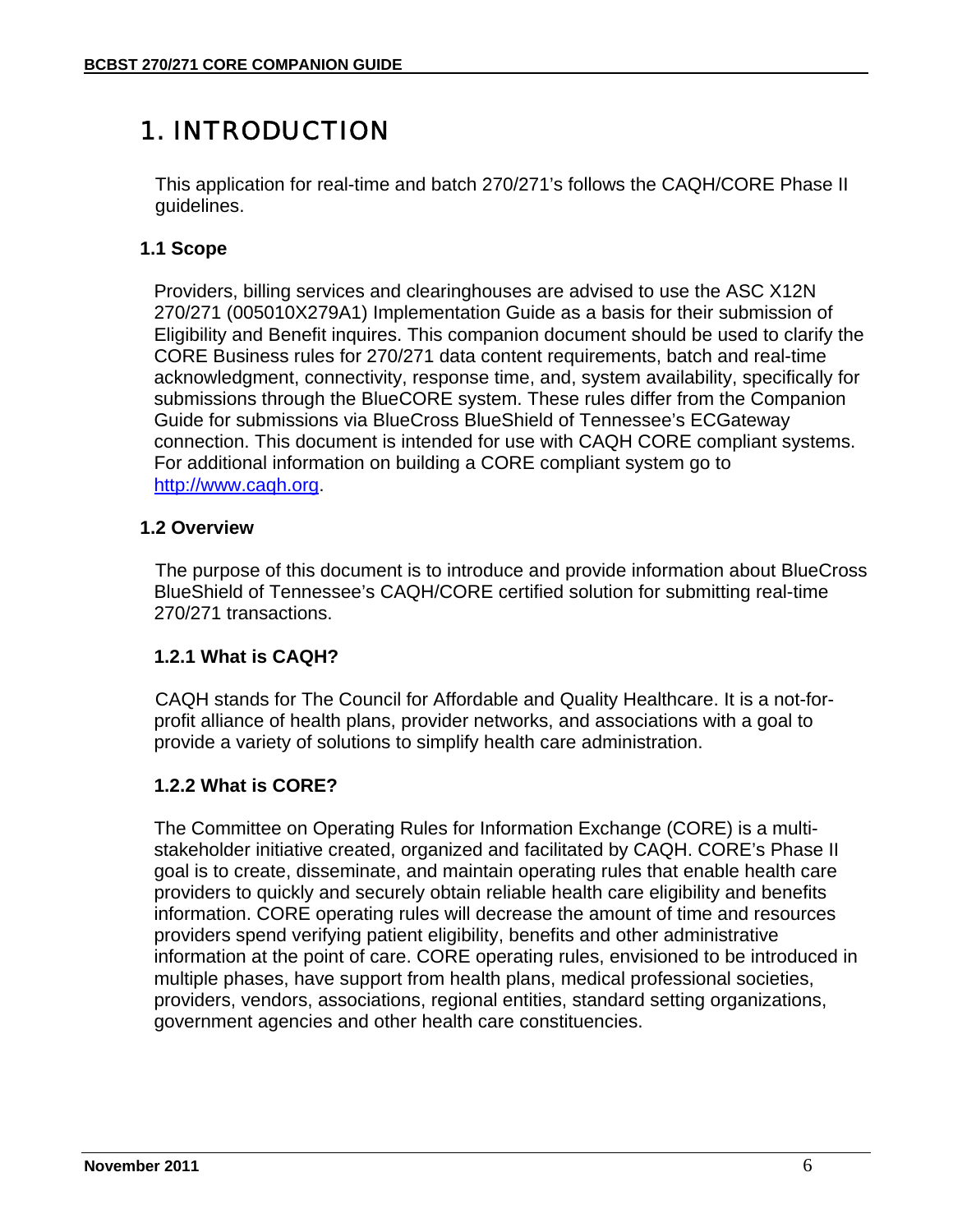### **1.2.3 What is CAQH/CORE certification?**

Any entity that creates, transmits, or uses eligibility or claim status data is eligible to become CORE-certified. CORE-certification indicates an entity has signed the CORE Pledge and successfully completed certification testing, both of which are designed to demonstrate an entity's compliance with all the CORE Phase II rules. Any entity that agrees to follow the CORE operating rules will be expected to exchange eligibility and benefits information per the requirements of the CORE Phase II rules and policies, with all its trading partners. Given the requirements of the CORE Phase II rules, use of these rules by the industry will enhance the usability and content of the eligibility and claim status transaction as well as decrease administrative costs and resources. See http://www.caqh.org/.

#### **1.3 References**

- **1.3.1** ASC X12 Version 5010A1 Implementation Guides: http://www.wpc-edi.com
- **1.3.2** BCBST BlueAccess: http://www.bcbst.com/blueaccess/
- **1.3.3** CAQH/CORE: http://www.caqh.org/benefits.php
- **1.3.4** WSDL: http://www.w3.org/TR/wsdl
- **1.3.5** SOAP: http://www.w3.org/TR/soap/
- **1.3.6** MIME Multipart: http://www.w3.org/Protocols/rfc1341/7\_2\_Multipart.html
- **1.3.7** CORE XML Schema: http://www.caqh.org/SOAP/WSDL/CORERule2.2.0.xsd

#### **1.4 Additional Information**

Submitters must have Internet (HTTPS) connection capability to submit a CORE 270 request and receive 271 responses.

Submitters must possess a valid BlueAccess user ID and password in order to submit inquiries through the Blue CORE option.

The submitter must be associated with at least one provider in the BlueCross BlueShield of Tennessee provider database.

Both real-time and batch 270 inquiries are supported.

This system supports inquiries for BlueCross BlueShield of Tennessee members only.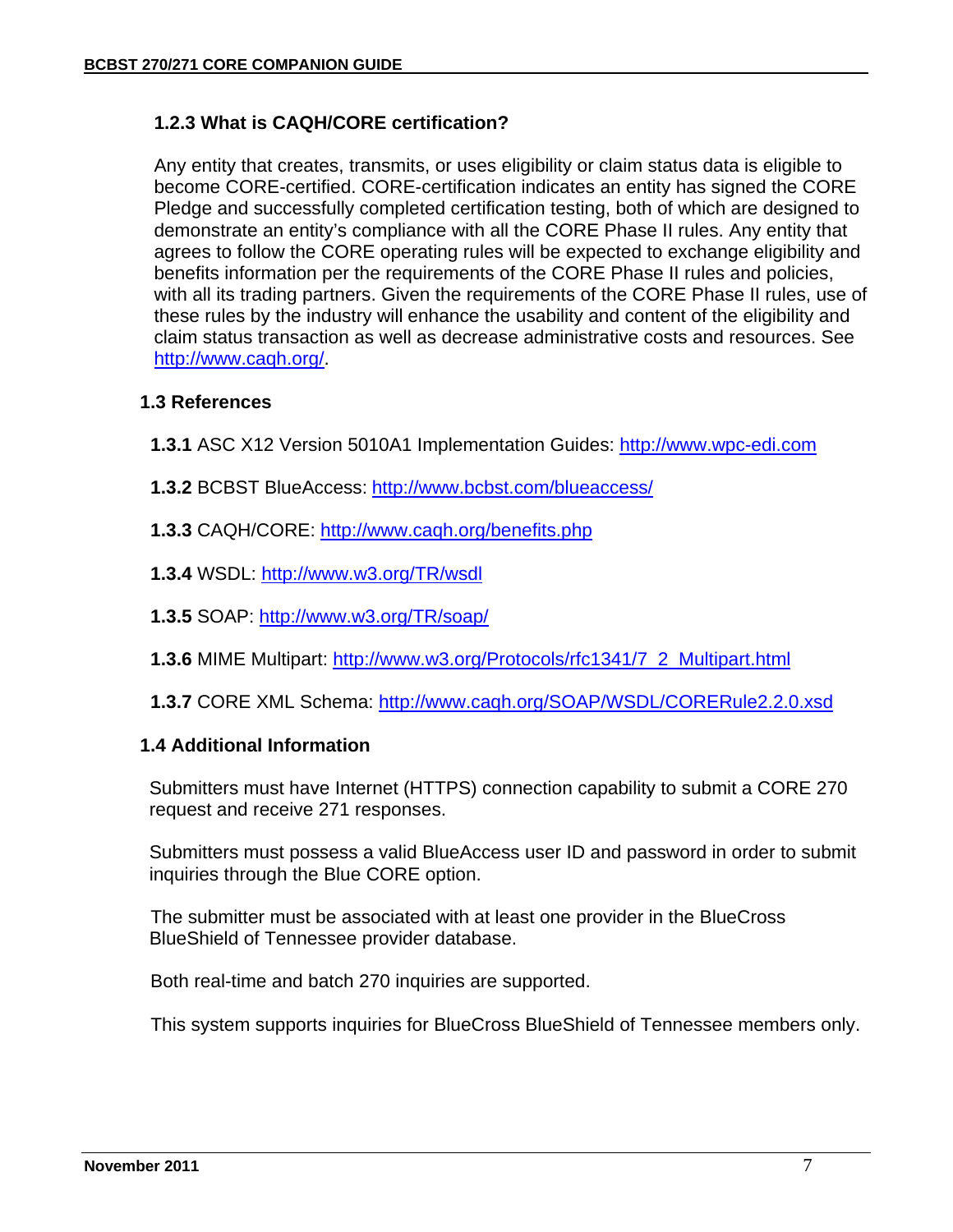# 2. GETTING STARTED

#### **2.1 Working with BlueCross BlueShield of TN**

Providers, billing services and clearinghouses interested in submitting 270 inquiries and receiving 271 responses via BlueCross BlueShield of Tennessee's CORE Certified Solution should contact BlueCross BlueShield of Tennessee at (423) 535-5717, Monday through Friday, 8 a.m. to 6:30 p.m. (ET).

#### **2.2 Trading Partner Registration**

Trading Partner Registration is not required in order to submit BlueCORE 270 requests.

#### **2.3 Certification and Testing Overview**

BlueCross BlueShield of Tennessee recommends submitting at least one test file to ensure connectivity and data transfer is successful. The testing link is below:

HTTP Request: https://beta-bluecore.bcbst.com/caqh/realtime

SOAP Request: https://beta-bluecore.bcbst.com/caqh/Core

# 3. TESTING WITH THE PAYER

Listed below are steps to follow when testing:

- Register for BlueAccess user ID and password (only if user does not already have a valid BlueAccess user ID)
- Create test transaction based on Companion Guide/Implementation Guide specifications
- Submit via the testing link, either Real-Time or Batch
- Retrieve appropriate response (TA1, 999, 271)
- Review response to determine production readiness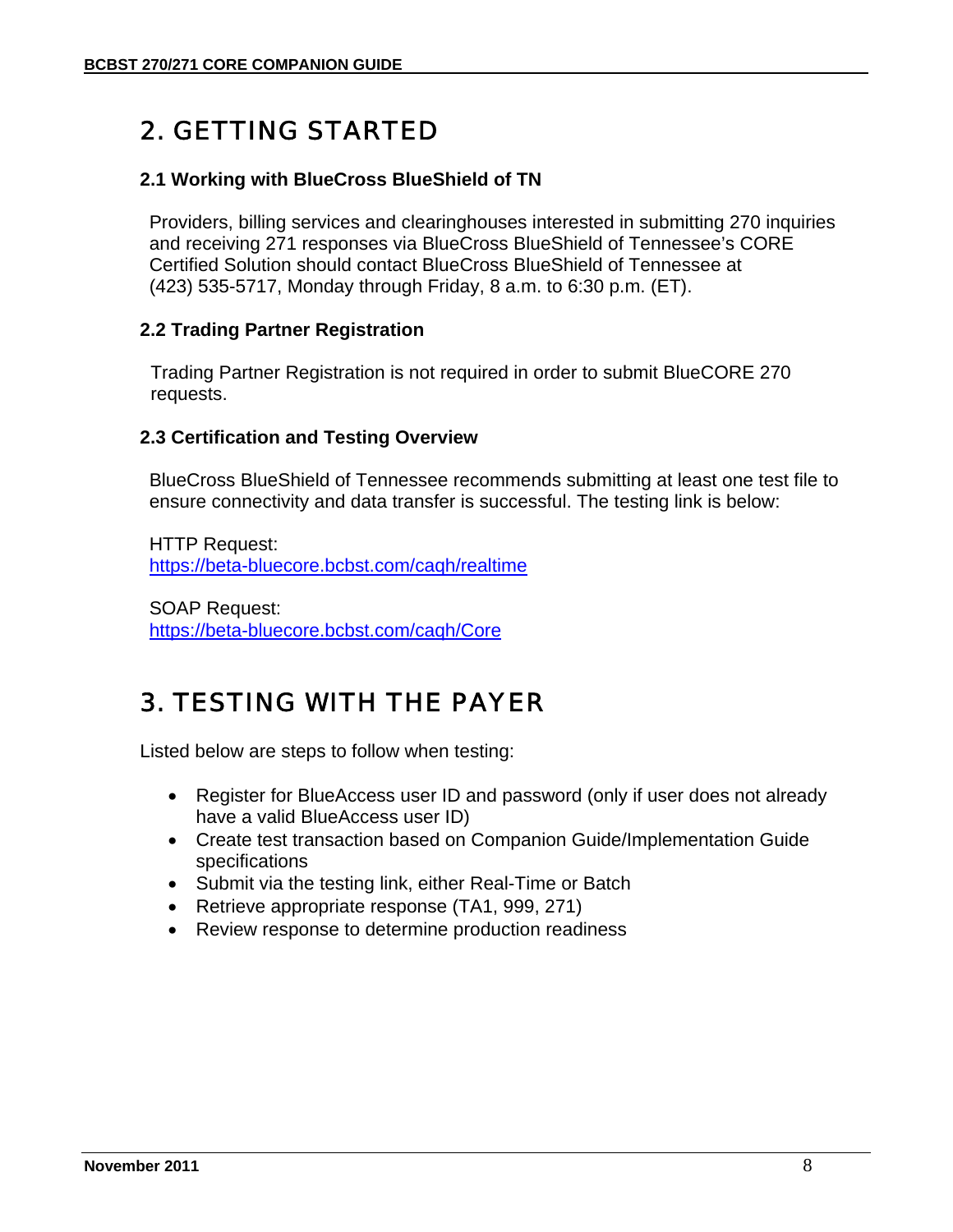# 4. CONNECTIVITY / COMMUNICATIONS

#### Blue CORE System Availability

Monday-Sunday 3 a.m.-2 a.m. (following day)

(system maintenance from 2:01 a.m.-2:59 a.m.)

Thursday (system maintenance 7p.m.–10 p.m.)

Please refer to the BlueCORE Splash page https://bluecore.bcbst.com/ for the most up-to-date information on system availability. All scheduled downtimes will be posted and emergency downtimes will be reflected.

#### **4.1 Process Flows**

#### **4.1.1 Real-time**

- The user application submits an HTTPS request to: https://bluecore.bcbst.com/caqh/realtime
- The user application submits a SOAP request to: https://bluecore.bcbst.com/caqh/Core
- The BlueCORE system authenticates the user and ensures the user has been associated with at least one provider in the BlueCross BlueShield of Tennessee provider database. If the user is not authorized, or is authorized but not associated with at least one BlueCross BlueShield of Tennessee provider number, then an HTTP 401 Unauthorized response is returned.
- If the user is successfully authorized, an HTTP 200 OK status response will be returned to the user within 20 seconds and the following files will be issued:
	- o TA1 (if problem with the ISA/IEA segments exist)
	- o 999 Reject (if problem occurs within the subsequent loops and segments)
	- o 271 Eligibility Response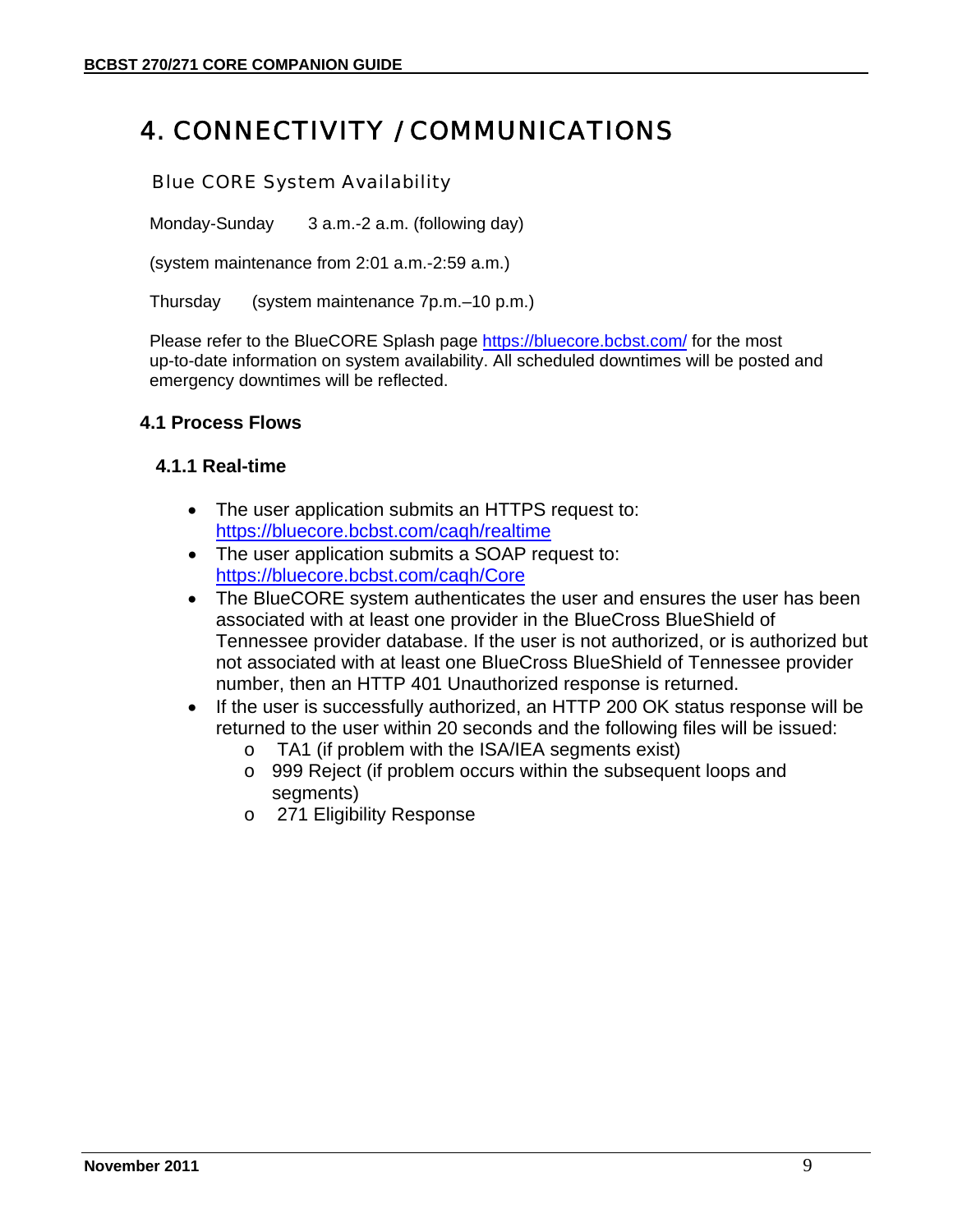Below is an example of a real-time submission:

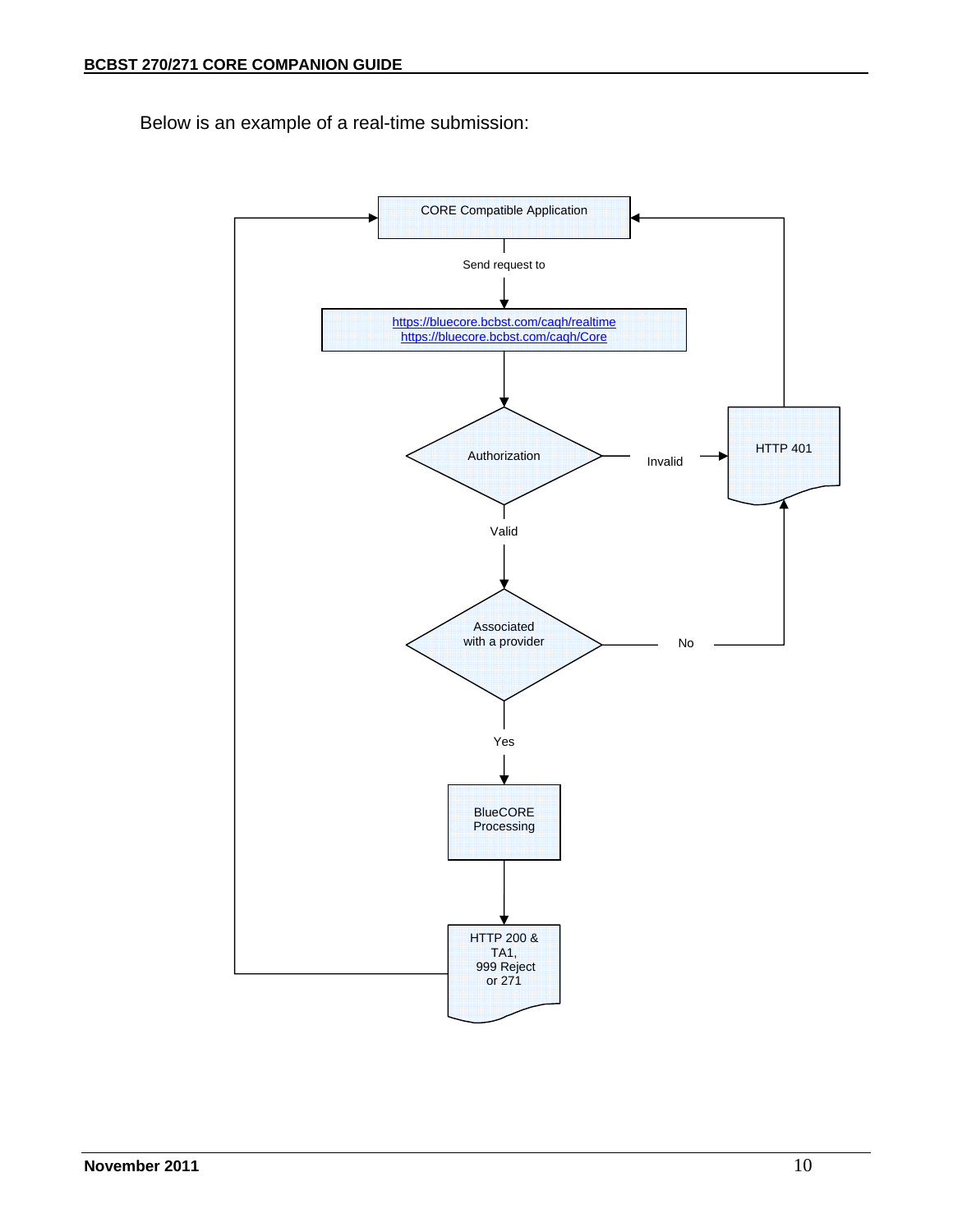### **4.1.2 Batch**

### **4.1.2.1 Submission**

- The user application submits an HTTPS request to: https://bluecore.bcbst.com/caqh/batch
- The user application submits a SOAP request to: https://bluecore.bcbst.com/caqh/Core
- The BlueCORE system authenticates the user and ensures the user has been associated with at least one provider in the BlueCross BlueShield of Tennessee provider database. If the user is not authorized, or is authorized but not associated with at least one BlueCross BlueShield of Tennessee provider number, then an HTTP 401 Unauthorized response is returned.
- If the user is successfully authorized, an HTTP 202 OK status is returned to the user indicating BlueCross BlueShield of Tennessee has accepted the batch transaction for processing.
- A response to the batch submission will be available by 7 a.m. the following day. Batch requests submitted after 9 p.m. (ET) will be available by 7 a.m. two days following submission.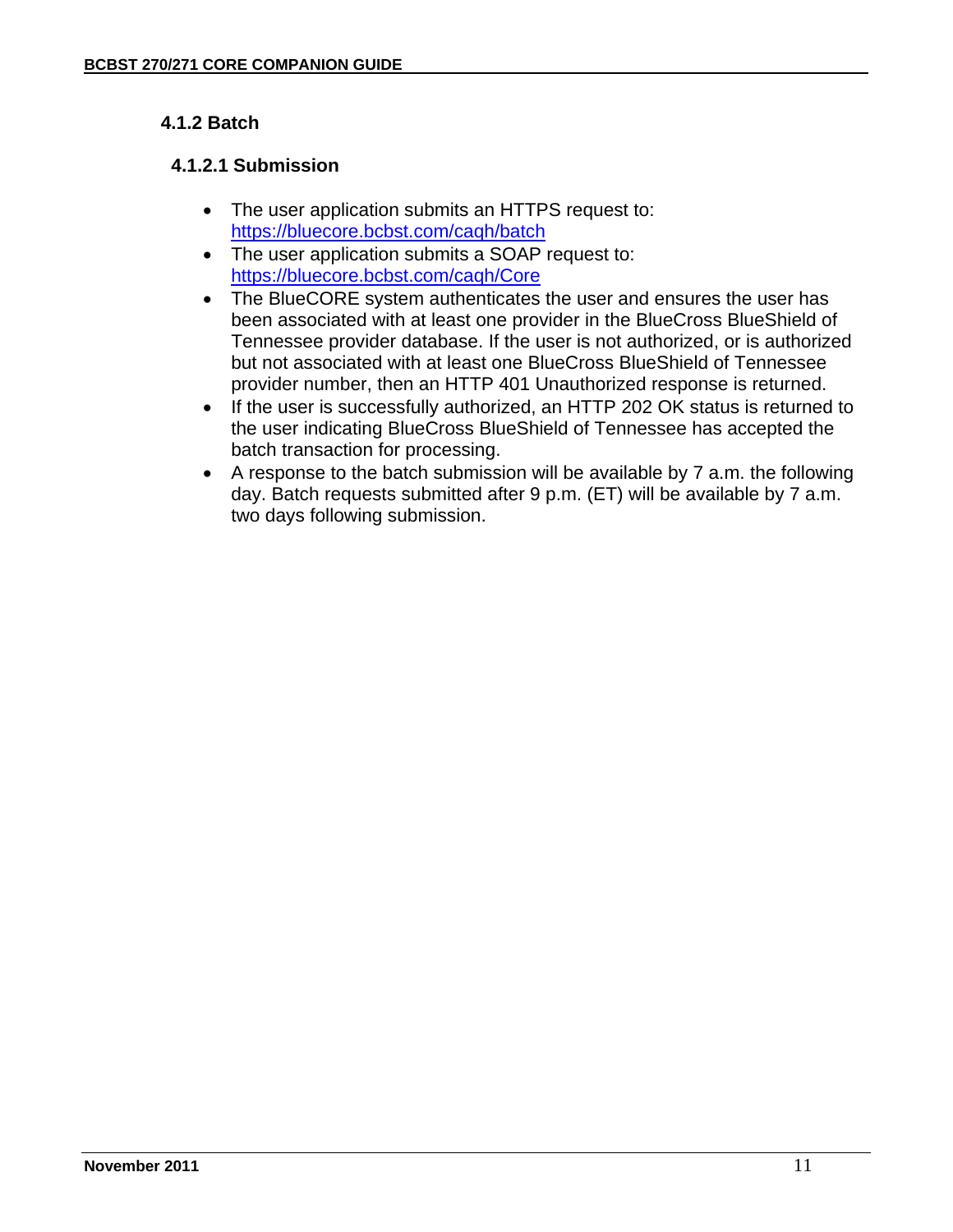Below is an example of a batch submission:

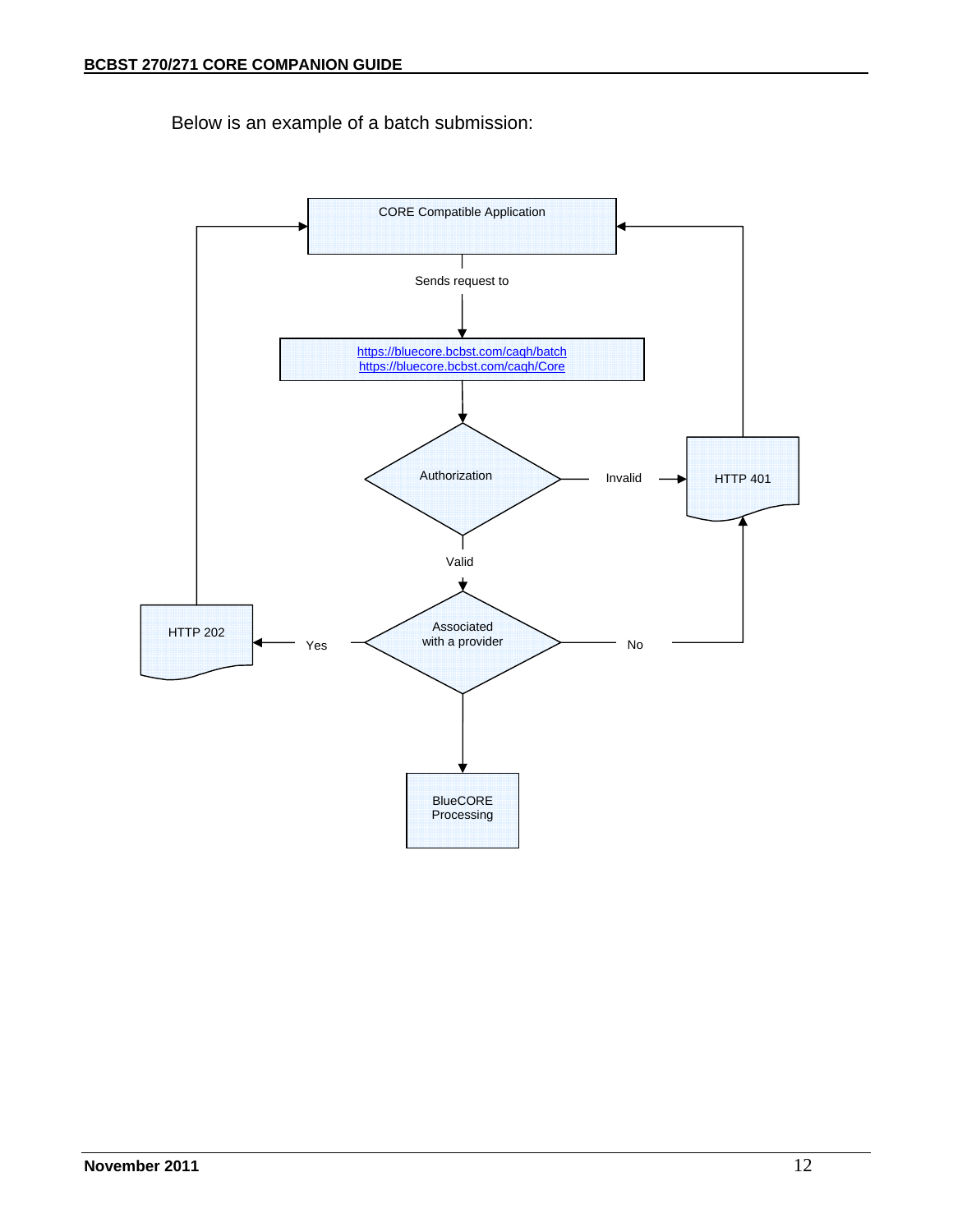### **4.1.2.2 Pickup**

- The user submits an HTTPS / SOAP pick-up request\* using the Payload ID to: https://bluecore.bcbst.com/caqh/batchpickup https://bluecore.bcbst.com/caqh/Core
- The Blue CORE system authenticates the user and ensures the user has been associated with at least one provider in the BlueCross BlueShield of Tennessee provider database. If the user is not authorized, or is authorized but not associated with at least one BlueCross BlueShield of Tennessee provider number, then an HTTP 401 Unauthorized response is returned.
- If the user is successfully authorized, one of the following will be generated back to the user:
	- o TA1 available within one hour, if there is a problem with the ISA or IEA segments
	- o 999 Reject available within one hour, if there is a problem with the segments occurring between the ISA and IEA.
	- o 999 Acceptance response will be available within one hour.
	- $\circ$  The 271 transaction(s)<sup>\*\*</sup> will be available the following day (no later than 7:00a.m.).\*\*\*

*\* There should be NO file attached to the batch pickup request form.* 

*\*\* The 271 batch response file may contain a single or multiple 271 transactions. In Blue CORE batch transmissions, each 270 must be enveloped in its own ST-SE segment. There will be a 271 response for every occurrence of ST-SE segments in the file*.

*\*\*\*All 999s and 271s will be available for retrieval for at least 30 days.*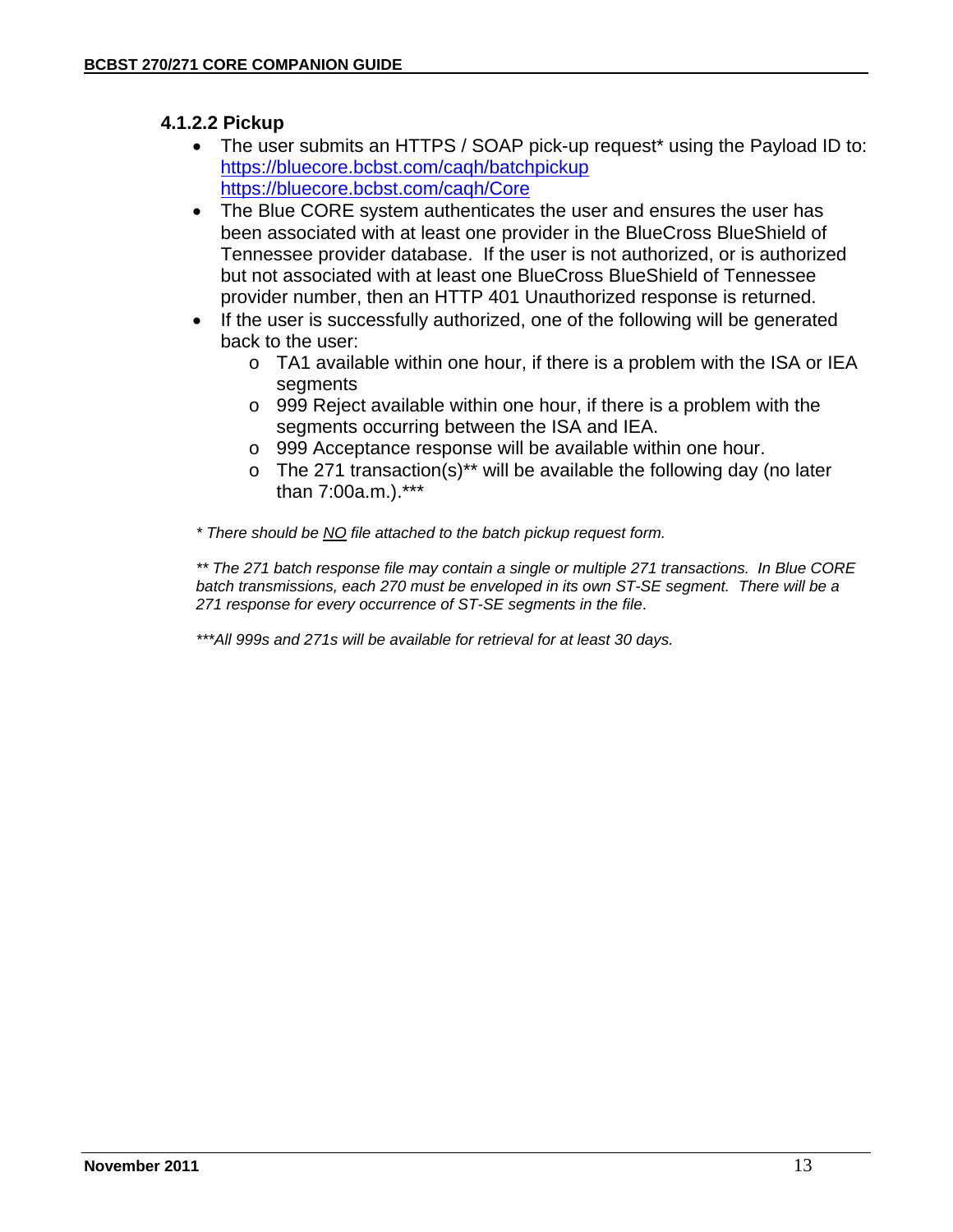

Below is an example a batch TA1 / 999 acknowledgement pickup request: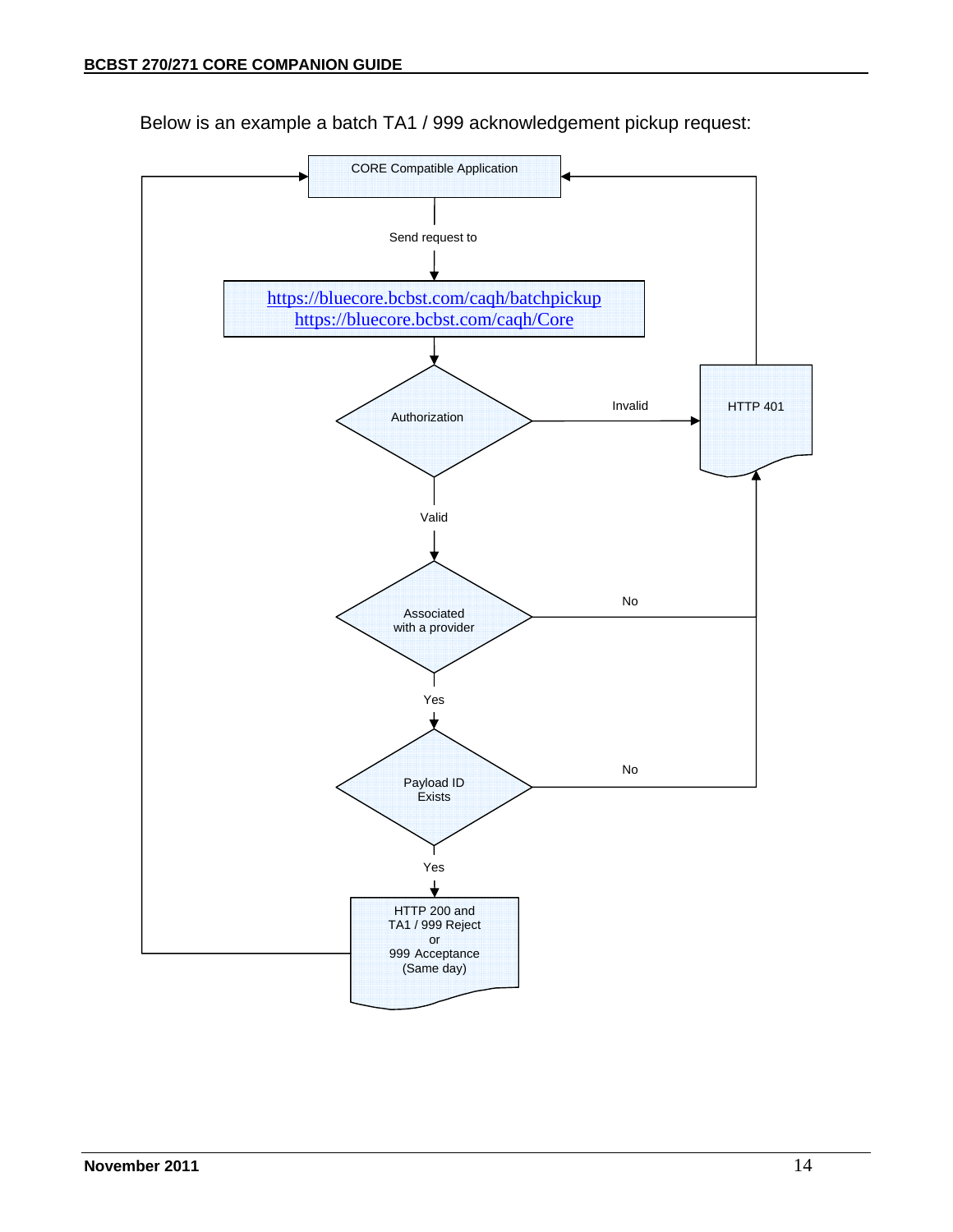

Below is an example of a 271 batch pickup request: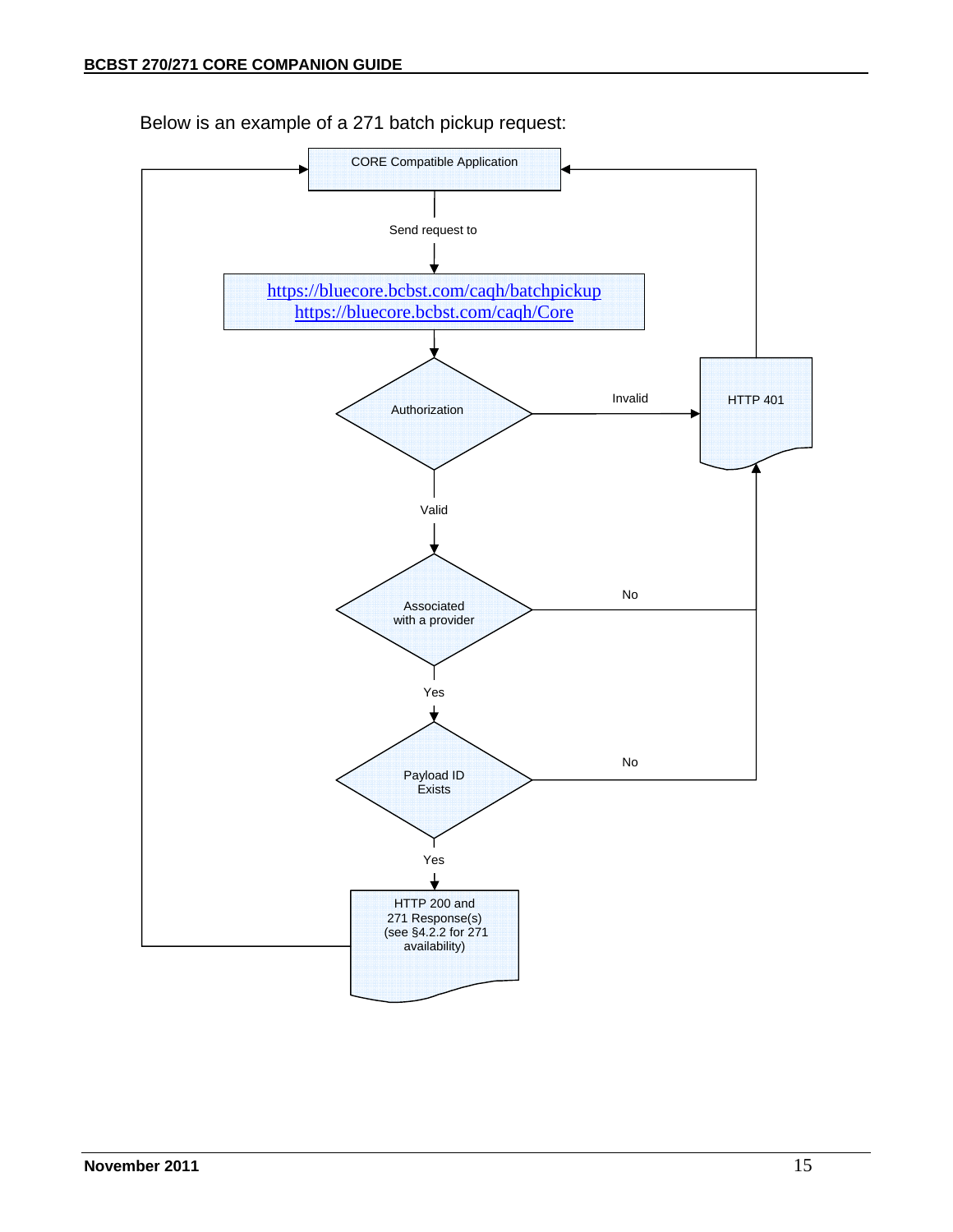#### **4.2 Transmission Administrative Procedures**

#### **4.2.1 Structure Requirements**

Real-time 270 requests are limited to one inquiry, per patient, per transaction.

Batch 270 requests are limited to **99** ST/SE groupings per transaction. Each batch inquiry **must** be in its own ST/SE.

#### **4.2.2 Response Times**

A response (TA1, 999 reject or 271) to real-time inquiries will be provided within **20 seconds\***.

A response to the batch inquiry will be provided by **7 a.m. (ET) the following day**. Batch requests submitted **after 9 p.m. (ET)** will be available by **7 a.m. (ET)** *two* **days following submission**.

 *\*Due to requirements from the BlueCross BlueShield Association, transactions that must be sent to other BCBS plans for processing (BlueCard/FEP) may take up to 45 seconds to generate a response.*

#### **4.3 Re-transmission Procedures**

If the HTTP post reply message is not received within the 60-second response period, the user's CORE compliant system should send a duplicate transaction no sooner than 90 seconds after the original attempt was sent.

If no response is received after the second attempt, the user's CORE compliant system should submit no more than five duplicate transactions within the next 15 minutes. If the additional attempts result in the same timeout termination, the user's CORE compliant system should notify the user to contact the health plan or information source directly to determine if system availability problems exist or if there are known Internet traffic constraints causing the delay.

### **4.4 Communication Protocols**

#### **4.4.1 HTTP MIME Multipart**

BlueCORE supports standard HTTP MIME messages. The MIME format used must be that of *multipart/form-data*. Responses to transactions sent in this manner will also be returned as *multipart/form-data*.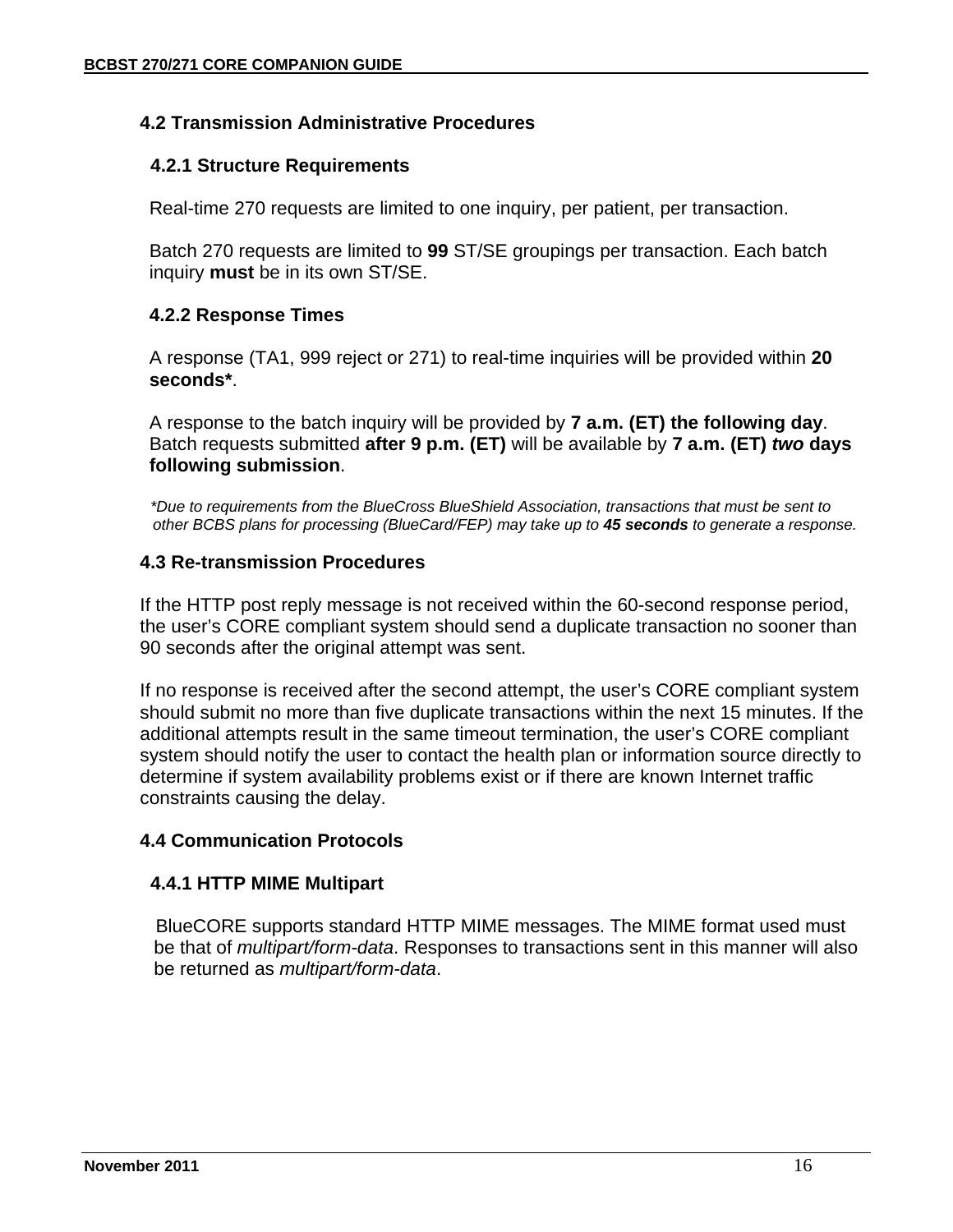#### **4.4.1.1 Header Requirements**

The HTTP header requirements for MIME transactions are as follows:

- UserName (8 character max)
- ProcessingMode
	- o Accepted values are:
		- **RealTime for real time inquiries**
		- **Batch for batch inquiries (either submission or pickup)**
- Password (50 character max)
- PayloadType
	- o Accepted values are:
		- X12\_270\_Request\_005010X279A1
			- Real-time & Batch Submission
		- X12\_005010\_Request\_Batch\_Results\_271
			- Batch Results Retrieval
		- X12\_005010\_Request\_BatchSubmissionMixed
			- Mixed batch
		- X12\_005010\_Request\_BatchResultsMixed • Mixed Batch Pickup
		- X12\_TA1\_SubmissionRequest\_00501X231A1 • TA1 pickup (Batch)
		- X12\_999\_RetrievalRequest\_005010X231A1
			- 999 Pickup (Batch)
- PayloadID
	- o Should conform to ISO UUID standards (described at ftp://ftp.rfceditor.org/in-notes/rfc4122.txt), with hexadecimal notation, generated using a combination of local timestamp (in milliseconds) as well as the hardware (MAC) address35, to ensure uniqueness.
- SenderID (50 character max)
- **CORERuleVersion** 
	- o Accepted value is:
		- 2.2.0
- ReceiverID (50 character max)
- Payload
	- o This contains the X12 request
	- **PayloadLength** 
		- o Length of the X12 document, required only if ProcessingMode is Batch
- CheckSum
	- o Checksum of the X12 document, using SHA-1; encoding is hex; required only if ProcessingMode is Batch
- TimeStamp
	- o In the form of YYYY-MM-DDTHH:MM:SSZ; see http://www.w3.org/TR/xmlschema11-2/#dateTime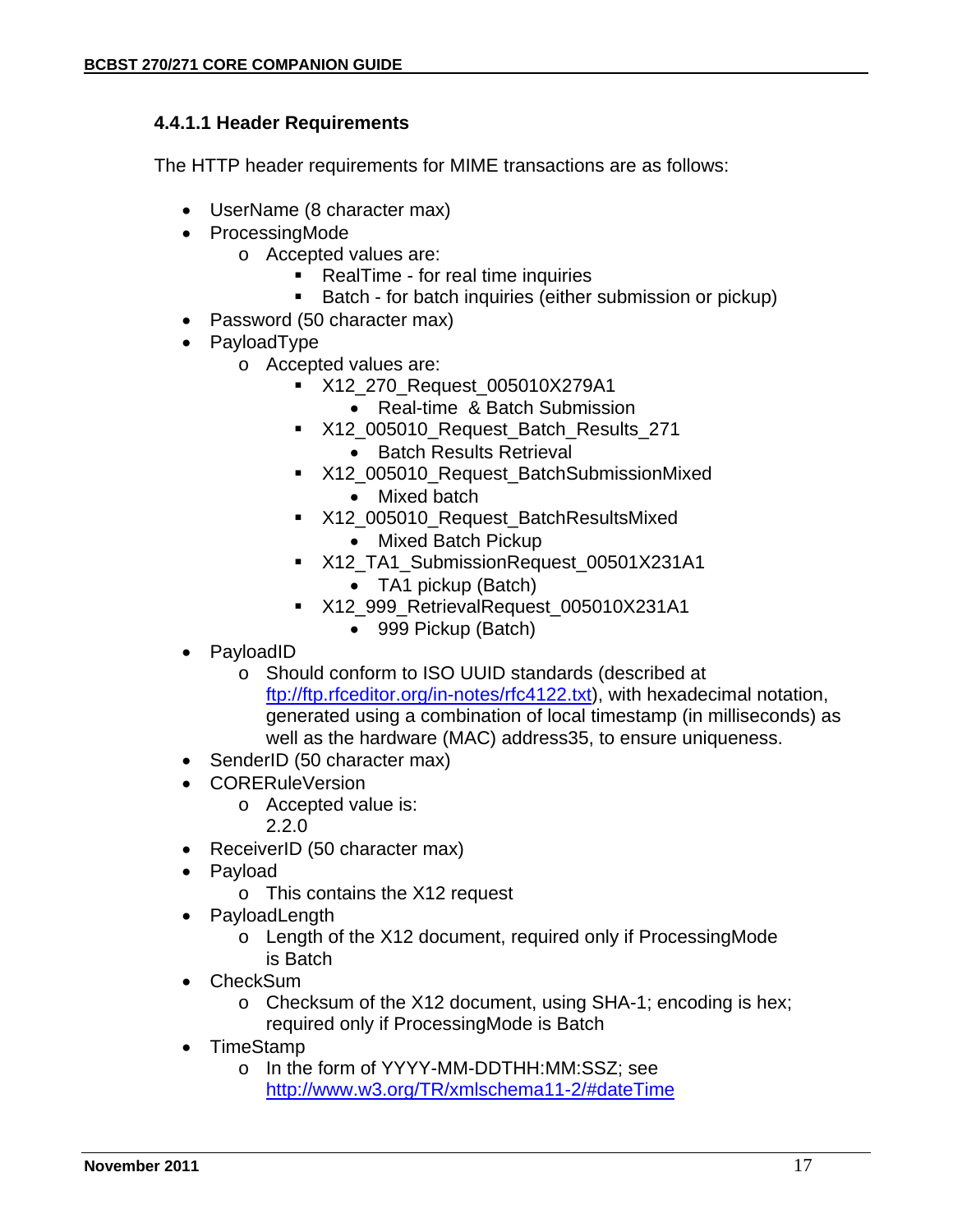#### **4.4.1.2 Error Reporting**

There are 3 levels of error validation involved in a BlueCORE MIME multipart transaction:

- HTTP Errors with connectivity, authorization, etc, will be reported at this level.
	- o HTTP 200 OK no errors
	- o HTTP 202 Accepted batch submission accepted
	- o HTTP 400 Bad Request error with HTTP header
	- o HTTP 401 Unauthorized username/password invalid
	- o HTTP 500 Internal Server error -- unexpected error during processing
- Envelope Errors regarding the structure or data included within the body of the MIME multipart message will be reported at this level in a response of type *multipart/form-data*.
	- o Success -- no errors
	- o PayloadIDRequired -- missing PayloadID
	- o UserNameRequired -- missing UserName
	- o PasswordRequired -- missing Password
	- o PayloadRequired -- missing Payload
	- o SenderIDRequired -- missing SenderID
	- o ReceiverIDRequired -- missing ReceiverID
	- o CORERuleVersionRequired -- missing CORERuleVersion
	- o VersionMismatch -- CORERuleVersion is not supported
	- o Receiver -- unexpected error during processing
	- o PayloadIDIllegal -- duplicate PayloadID sent by client
	- o UnAuthorized -- username/password was not found
	- o ChecksumMismatched SHA-1 checksum invalid (batch only)
- Transaction (X12) Errors regarding ANSI transaction compliancy will be returned as a MIME multipart/form-data message containing the related ANSI response data, i.e. TA1 or 999.

#### **4.4.1.3 Submission / Retrieval**

#### **4.4.1.3.1 Real-time**

Real-time requests sent to the BlueCORE system must be submitted to the following URL:

https://bluecore.bcbst.com/caqh/realtime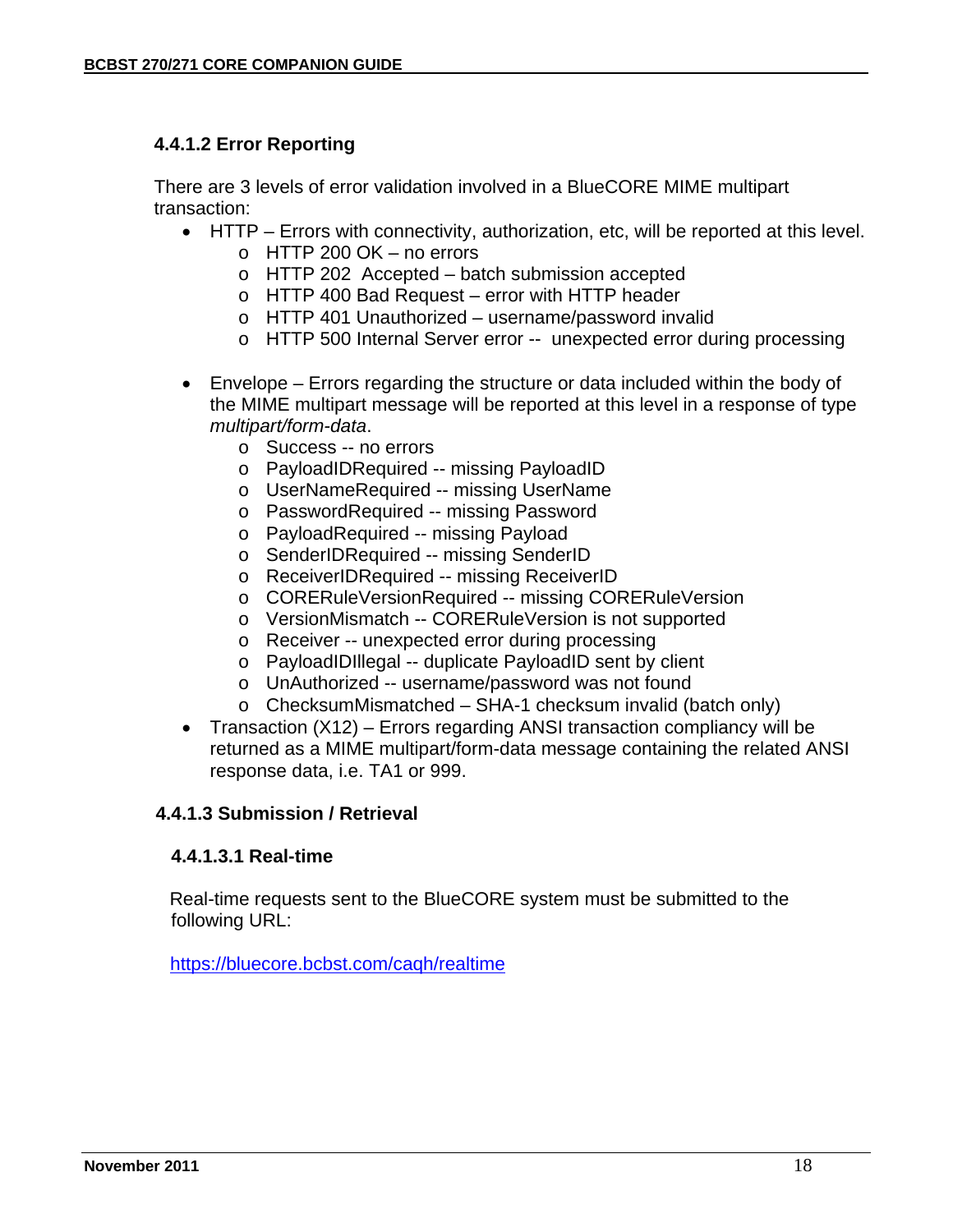#### **4.4.1.3.2 Batch**

Batch requests sent to the BlueCORE system must be submitted to the following URL:

https://bluecore.bcbst.com/caqh/batch

#### **4.4.1.4 Examples**

Below is an example of a HTTP MIME Multipart submission:

```
POST /core/eligibility HTTP/1.1 
Host: server_host:server_port 
Content-Length: 2408 
Content-Type: multipart/form-data; boundary=XbCY 
--XbCY 
Content-Disposition: form-data; name="PayloadType" 
X12_270_Request_005010X279A1 
--XbCY 
Content-Disposition: form-data; name="ProcessingMode" 
RealTime 
-XbCYContent-Disposition: form-data; name="PayloadID" 
e51d4fae-7dec-11d0-a765-00a0c91e6da6 
--XbCY 
Content-Disposition: form-data; name="TimeStamp" 
2007-08-30T10:20:34Z 
-XbCYContent-Disposition: form-data; name="UserName" 
hospa 
-XCYContent-Disposition: form-data; name="Password" 
8y6dt3dd2 
--XbCY 
Content-Disposition: form-data; name="SenderID" 
HospitalA 
-XbCYContent-Disposition: form-data; name="ReceiverID" 
PayerB 
--XbCY 
Content-Disposition: form-data; name="CORERuleVersion" 
2.2.0 
-xhCy
Content-Disposition: form-data; name="Payload" 
<contents of file go here -- 1674 bytes long as specified above> 
-XbCY-
```
#### Below is an example of a response:

```
HTTP/1.1 200 OK 
Content-Length: 2408 
Content-Type: multipart/form-data; boundary=XbCY 
--XbCY 
Content-Disposition: form-data; name="PayloadType" 
X12_271_Response_005010X279A1 
-xhcyContent-Disposition: form-data; name="ProcessingMode" 
RealTime 
--XbCY 
Content-Disposition: form-data; name="PayloadID" 
f81d4fae-7dec-11d0-a765-00a0c91e6da6 
--XbCY 
Content-Disposition: form-data; name="TimeStamp"
```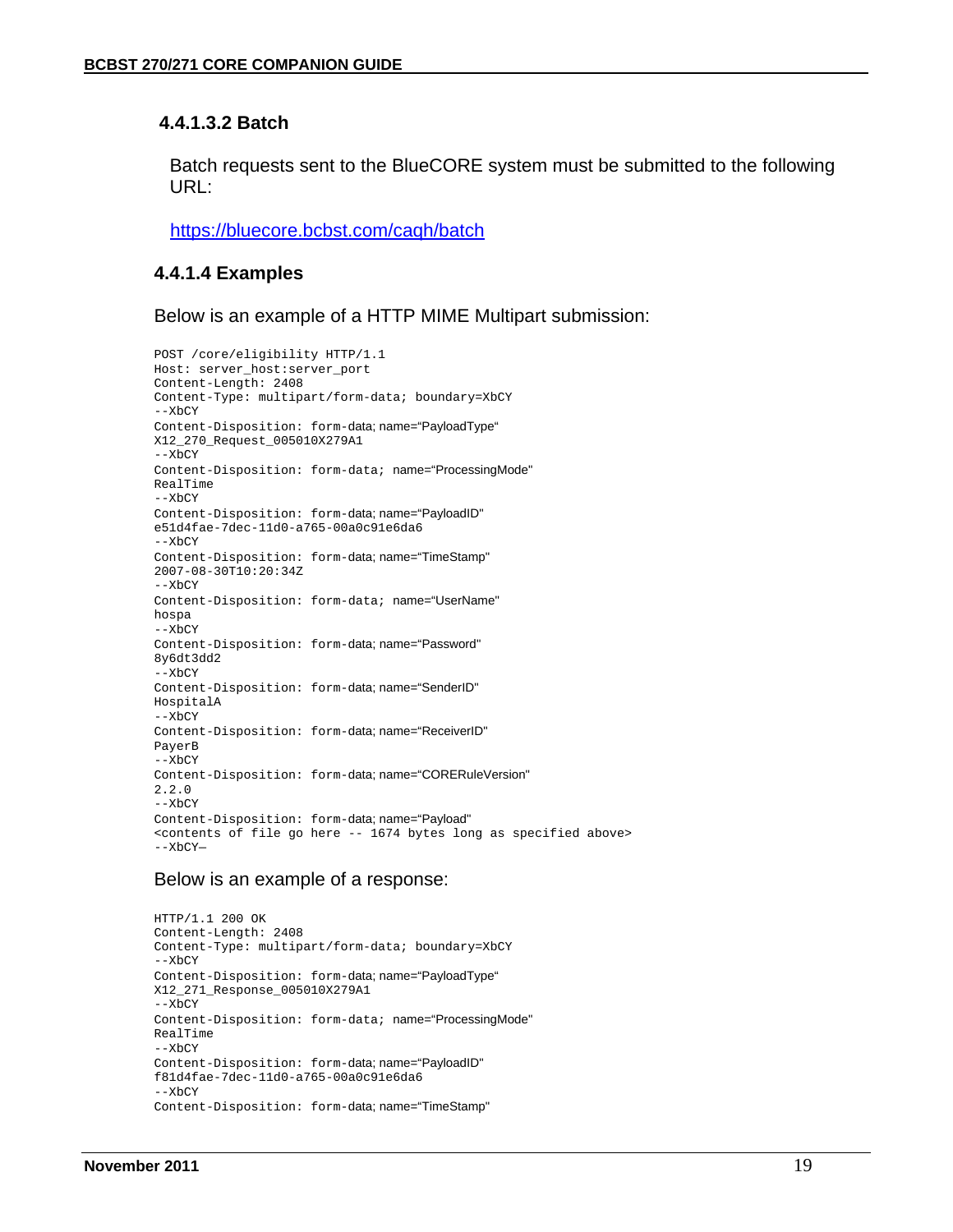```
2007-08-30T10:20:34Z 
-XbCYContent-Disposition: form-data; name="SenderID" 
PayerB 
--XbCY 
Content-Disposition: form-data; name="ReceiverID" 
HospitalA 
-XCYContent-Disposition: form-data; name="CORERuleVersion" 
2.2.0 
-xhcyContent-Disposition: form-data; name="ErrorCode" 
Success 
--XbCY 
Content-Disposition: form-data; name="ErrorMessage" 
None 
-XhCYContent-Disposition: form-data; name="Payload" 
<contents of file go here -- 1674 bytes long as specified above> 
--XbCY--
```
#### **4.4.2 SOAP + WSDL**

BlueCORE also supports transactions formatted according to the *Simple Object Access Protocol* (SOAP) conforming to standards set forth by the *Web Services Description Language* (WSDL) for XML envelope formatting, submission, and retrieval.

#### **4.4.2.1 SOAP XML Schema**

The XML schema definition set forth by CORE and used in BlueCORE is located at:

http://www.caqh.org/SOAP/WSDL/CORERule2.2.0.xsd

This file contains definitions for each type of request or response accepted or sent by BlueCORE.

#### **4.4.2.2 WSDL Information**

The WDSL definition set forth by CORE and used in BlueCORE is located at:

http://www.caqh.org/SOAP/WSDL/CORERule2.2.0.wsdl

This file conforms to the XML schema set forth in §4.4.2.1 and contains definitions for each message and transaction type accepted by BlueCORE.

#### **4.4.2.3 SOAP Version Requirements**

BlueCORE requires that all SOAP transactions conform to SOAP Version 1.2.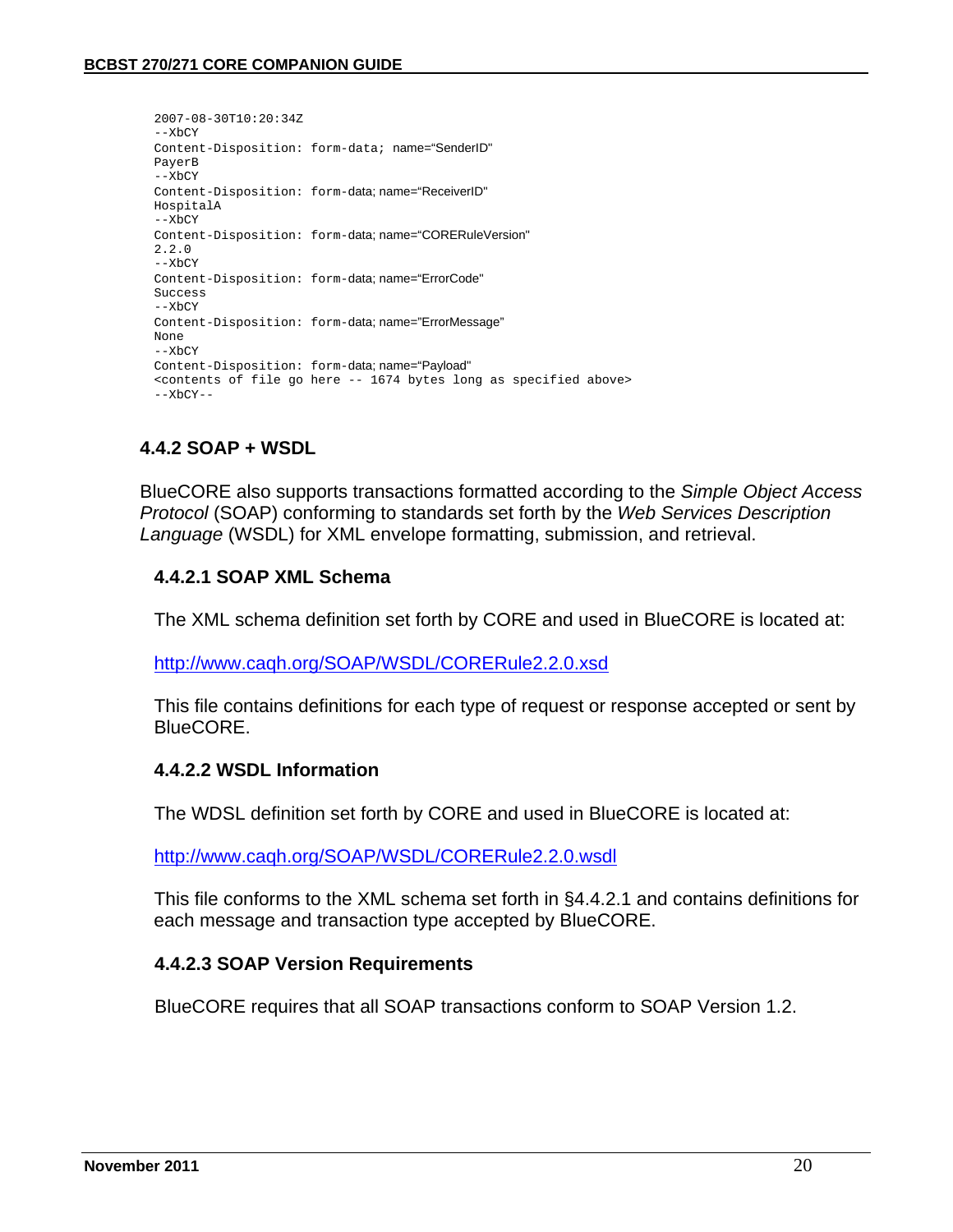### **4.4.2.4 Error Reporting**

There are 3 levels of error validation involved in a BlueCORE SOAP transaction:

- HTTP Errors with connectivity, authorization, etc, will be reported at this level.
	- o HTTP 200 OK no errors
	- o HTTP 202 Accepted batch submission accepted
	- o HTTP 400 Bad Request error with HTTP header
	- o HTTP 401 Unauthorized username/password invalid
	- o HTTP 500 Internal Server error -- unexpected error during processing
- Envelope -- Errors regarding the structure or data included within the body of the SOAP message, respective to the definitions set forth in the SOAP fault specifications, located at http://www.w3.org/TR/soap12-part1/#soapfault. Application specific errors are as follows:
	- o Success -- no errors
	- o PayloadIDRequired -- missing PayloadID
	- o UserNameRequired -- missing UserName
	- o PasswordRequired -- missing Password
	- o PayloadRequired -- missing Payload
	- o SenderIDRequired -- missing SenderID
	- o ReceiverIDRequired -- missing ReceiverID
	- o CORERuleVersionRequired -- missing CORERuleVersion
	- o VersionMismatch -- CORERuleVersion is not supported
	- o Receiver -- unexpected error during processing
	- o PayloadIDIllegal -- duplicate PayloadID sent by client
	- o UnAuthorized -- username/password was not found
	- o ChecksumMismatched SHA-1 checksum invalid (batch only)
- Transaction (X12) -- Errors regarding ANSI transaction compliancy will be returned as a SOAP message containing the related ANSI response data, i.e. TA1 or 999.

#### **4.4.2.5 Submission / Retrieval**

 Detailed SOAP+WSDL envelope standard for CORE Phase II Connectivity can be found at http://www.caqh.org/pdf/CLEAN5010/270-v5010.pdf.

### **4.4.2.5.1 Real-time**

Real-time requests sent to the BlueCORE system must be submitted to the following URL:

https://bluecore.bcbst.com/caqh/Core

All payloads (X12 data) must be embedded using the Inline method (CDATA element) for real-time SOAP transactions.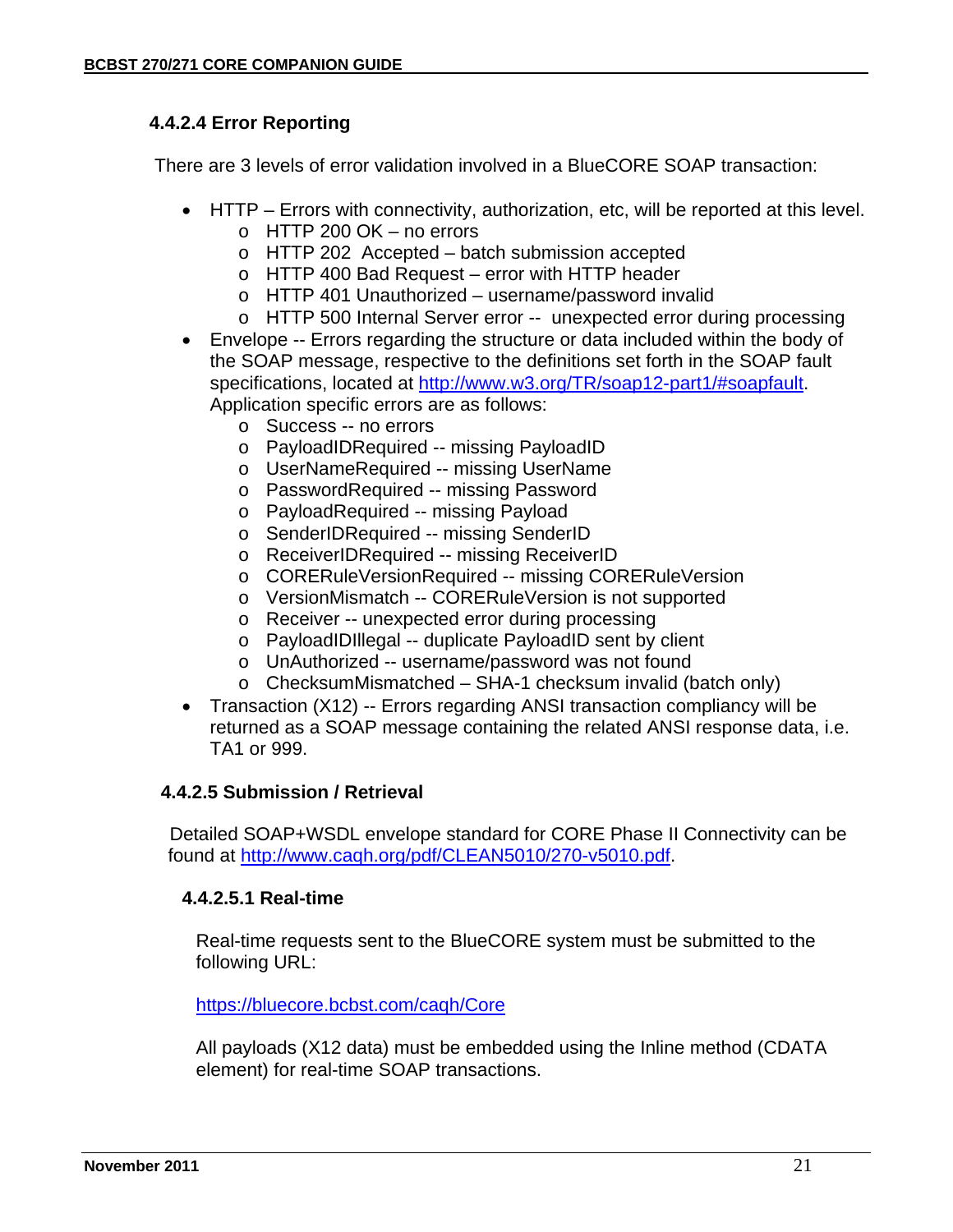#### **4.4.2.5.2 Batch**

Batch requests sent to the BlueCORE system must be submitted to the following URL:

https://bluecore.bcbst.com/caqh/Core

All batch payloads must be sent utilizing the SOAP Message Transmission Optimization Mechanism (MTOM) encapsulated MIME part. For more information, please see http://www.w3.org/TR/soap12-mtom/.

#### **4.4.2.5.3 SOAP Header**

The WS-Security Username and Password token (shown here with a gray background) is added to the SOAP Header by the platform on which SOAP is run. The SOAP platform's Web-Services Security Extensions may be configured to insert these tokens.

#### **4.4.2.6 Examples**

Below is an example of a SOAP request:

```
POST /core/eligibility HTTP/1.1 
Host: server_host:server_port 
Content-Type: application/soap+xml; charset=UTF-8; action="RealTimeTransaction" 
<soapenv:Envelope xmlns:soapenv="http://www.w3.org/2003/05/soap-envelope"> 
      <soapenv:Header> 
      <wsse:Security 
      xmlns:wsse="http://docs.oasis-open.org/wss/2004/01/oasis-200401-wss-wssecurity-secext-
      1.0.xsd" soapenv:mustUnderstand="true"> 
      <wsse:UsernameToken xmlns:wsu=http://docs.oasis-open.org/wss/2004/01/oasis-200401-
      wsswssecurity-
      utility-1.0.xsd wsu:Id="UsernameToken-21621663"> 
      <wsse:Username>bob</wsse:Username> 
      <wsse:Password Type="http://docs.oasis-open.org/wss/2004/01/oasis-200401-wss-
      usernametoken-
      profile-1.0#PasswordText">bobPW</wsse:Password> 
      </wsse:UsernameToken> 
      </wsse:Security> 
      </soapenv:Header> 
         <soapenv:Body> 
                 <ns1:COREEnvelopeRealTimeRequest 
                 xmlns:ns1="http://www.caqh.org/SOAP/WSDL/CORERule2.2.0.xsd"> 
                         <PayloadType> X12_270_Request_005010X279A1</PayloadType> 
                                 <ProcessingMode>RealTime</ProcessingMode> 
                                 <PayloadID>f81d4fae-7dec-11d0-a765-00a0c91e6bf6</PayloadID> 
                                 <TimeStamp>2007-08-30T10:20:34Z</TimeStamp> 
                                 <SenderID>HospitalA</SenderID> 
                                 <ReceiverID>PayerB</ReceiverID> 
                                 <CORERuleVersion>2.2.0</CORERuleVersion> 
           <Payload><![CDATA[ISA*00* *00* *ZZ*NEHEN780 *ZZ*NEHEN003 
          ...IEA*1*000000031]]></Payload> 
           </ns1:COREEnvelopeRealTimeRequest> 
                 </soapenv:Body> 
      </soapenv:Envelope>
```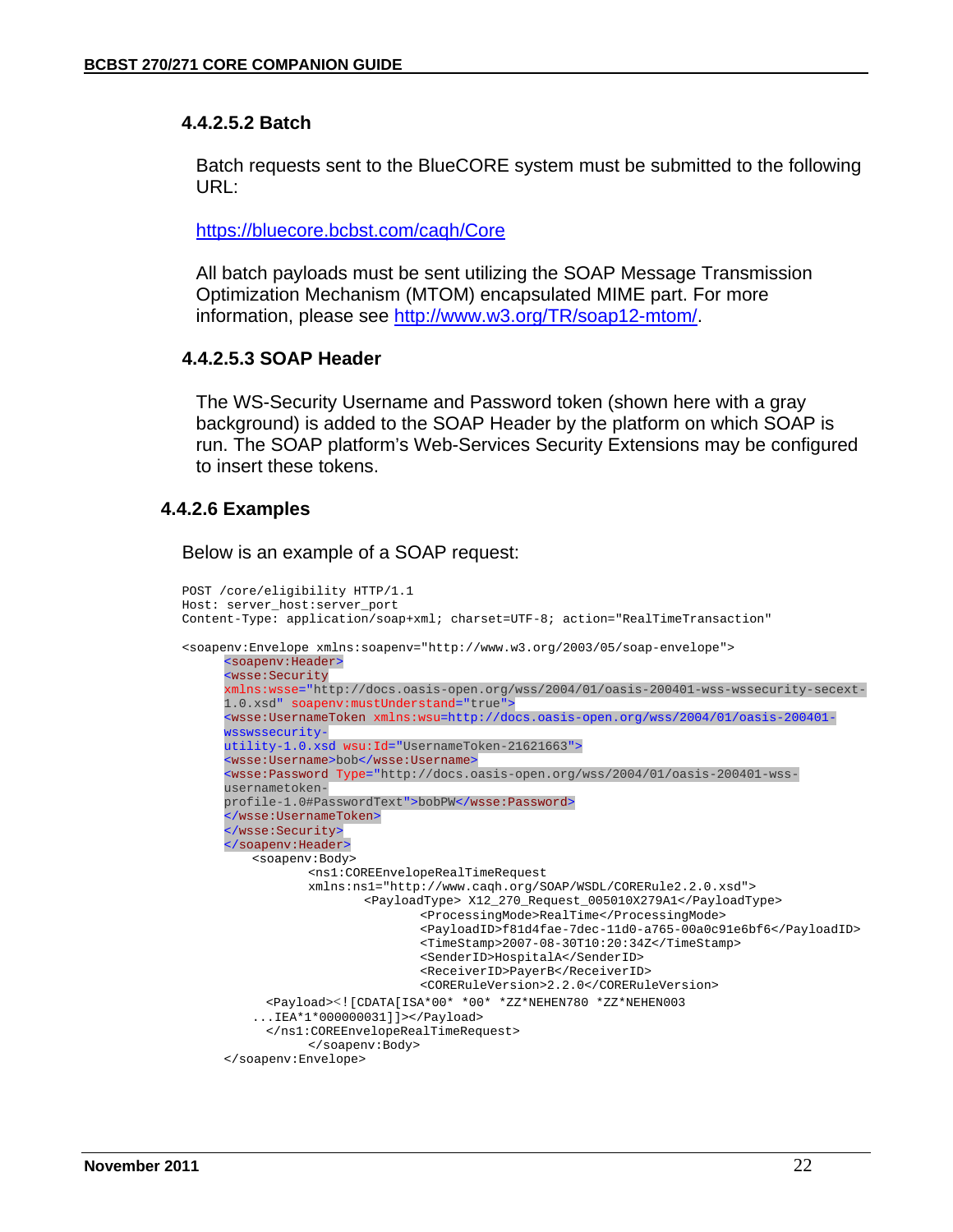Below is an example of a SOAP response:

```
HTTP/1.1 200 OK 
     Content-Type: application/soap+xml; 
     action="http://www.caqh.org/SOAP/WSDL/CORETransactions/RealTimeTransactionResponse";charset
     =UTF--8<soapenv:Envelope xmlns:soapenv="http://www.w3.org/2003/05/soap-envelope"> 
           <soapenv:Body> 
               <ns1:COREEnvelopeRealTimeResponse 
               xmlns:ns1="http://www.caqh.org/SOAP/WSDL/CORERule2.2.0xsd"> 
                       <PayloadType>X12_271_Response_005010X279A1</PayloadType> 
                       <ProcessingMode>RealTime</ProcessingMode> 
                       <PayloadID>a81d44ae-7dec-11d0-a765-00a0c91e6ba0</PayloadID> 
                       <TimeStamp>2007-08-30T10:20:34Z</TimeStamp> 
                       <SenderID>PayerB</SenderID> 
                       <ReceiverID>HospitalA</ReceiverID> 
                       <CORERuleVersion>2.2.0</CORERuleVersion> 
               <Payload><![CDATA[ISA*00* *00* *ZZ*NEHEN780 *ZZ*NEHEN003 
               ...IEA*1*000000031]]></Payload> 
                      <ErrorCode>Success</ErrorCode> 
                       <ErrorMessage></ErrorMessage> 
               </ns1:COREEnvelopeRealTimeResponse> 
       </soapenv:Body> 
</soapenv:Envelope>
```
#### **4.5 Username and Passwords**

A unique user ID and password must be included when sending a transaction to the BlueCORE system. The method in which it is passed to the system for authentication is dependent upon the transaction type used; please refer to §4.4.1 - §4.4.2 for detailed information regarding supported transaction types.

#### **4.5.1 BlueAccess**

BlueCORE utilizes the authentication system built for BlueCross of Tennessee's online customer service portal called BlueAccess. Submitters obtain a user ID and password through registration at http://www.bcbst.com/blueaccess/. Registration instructions are shown below:

- Go to http://www.bcbst.com/blueaccess/.
- Select "Provider"
- Complete the registration form and click "Submit". The user ID, password and answer to token question are **case sensitive**. Please make note of the user ID and password. When submitting this user ID and password an exact match is required for successful authentication*.*

 BlueAccess utilizes a "shared secret" process to control access to protected health information. In order to complete registration users of the BlueCORE system must associate at least **one** shared secret to their account. This shared secret is specific to providers contracted with BlueCross BlueShield of TN. Therefore, 3<sup>rd</sup> parties wishing to utilize the BlueCORE system **must** obtain the shared secret from one of their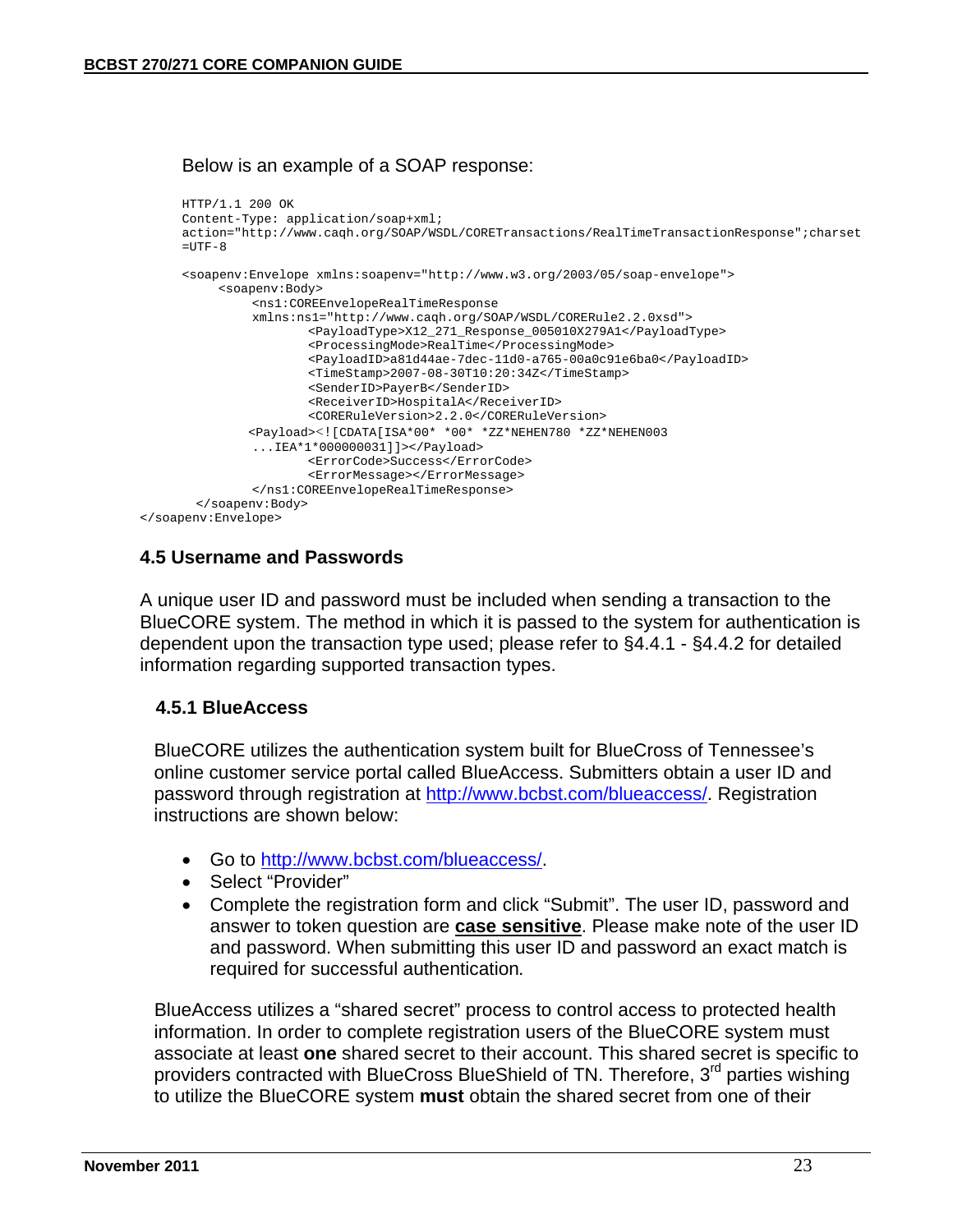clients and add it to their account in order to successfully authenticate. The process for requesting a shared secret is shown below (please note however this request will go to the **provider** in question, regardless of the location of the requestor):

- Log back on to www.bcbst.com.
- On the BlueAccess section, type in your user ID and password.
- Scroll to the bottom of the page and click on the link for "Request Shared Secret."
- Submit the number(s) of BlueCross BlueShield of Tennessee provider(s) for which you are requesting a shared secret.
- A shared secret will be mailed **to the provider** within five business days for each provider number you entered.
- After you have obtained the shared secret from the provider, log back on to http://www.bcbst.com/.
- Key in your user ID and password on the BlueAccess portion of the home page.
- Scroll to the bottom of the page and click on the link for "Update Permissions."
- Click on the "Add Providers" button.
- Key in each provider number, federal tax id and shared secret.
- Click on "Submit" and the providers will be added.

# 5. CONTACT INFORMATION

#### **5.1 EDI Customer Service & Technical Assistance**

For questions regarding BlueCORE, ANSI, BlueAccess, or this guide, please contact:

BCBST e-Business Service Center Monday – Friday, 8:00 AM – 6:30 PM Eastern Ph: (423) 535-5717 Fax: (423) 535-1922

#### **5.2 Provider Service Number**

For questions regarding information related to subscribers (eligibility, claim status) that are non-technical, please contact

BCBST Provider Service Monday – Friday, 8:00 AM – 5:15 PM Eastern Ph: 1-800-924-7141

#### **5.3 Applicable websites/email**

EDI Customer Service & Technical Assistance

Email: Ecomm\_techsupport@bcbst.com Website: http://www.bcbst.com/providers/ecomm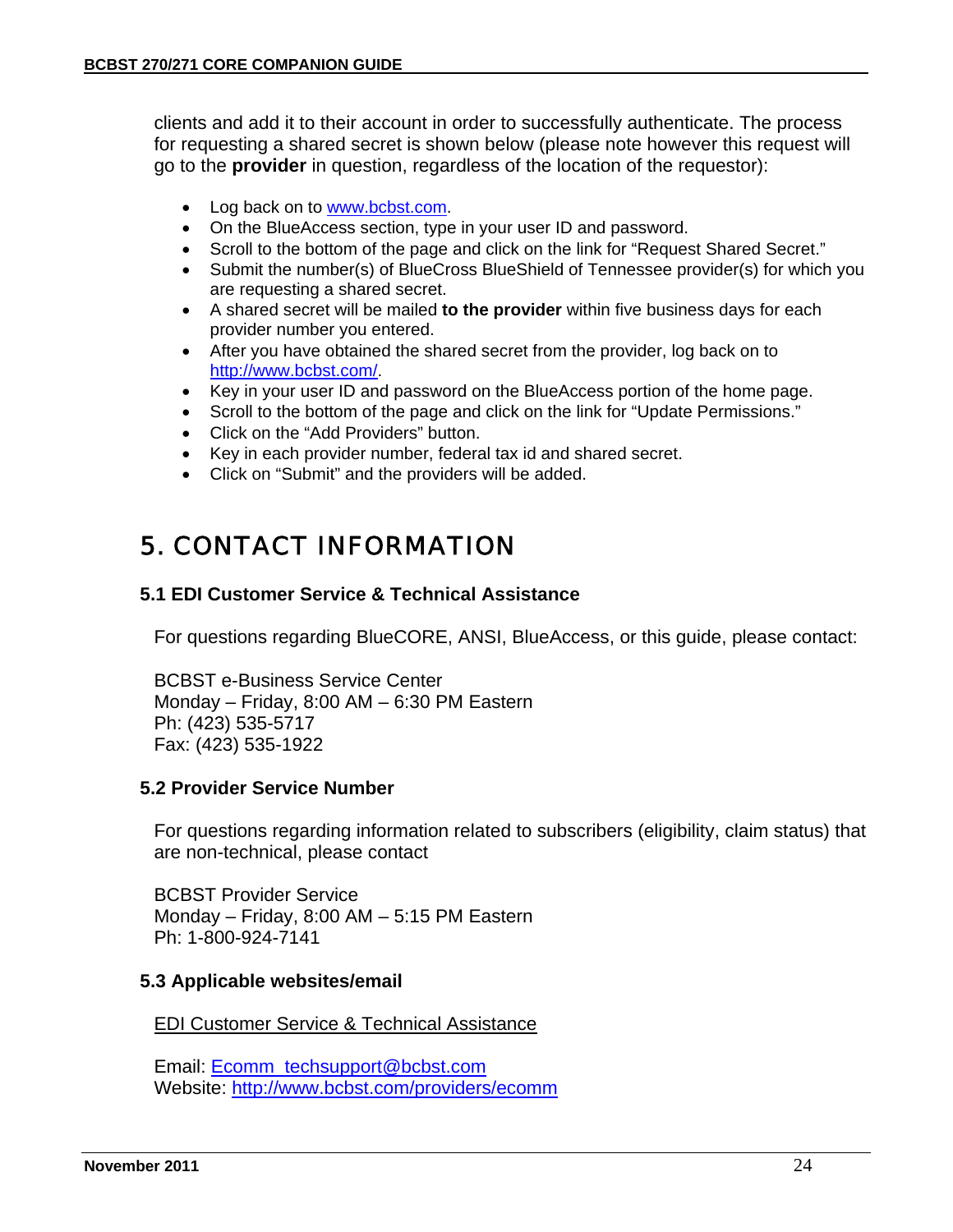Technical Support and Provider Service representatives are not available on scheduled company holidays.

For up-to-date information regarding BCBST's holiday schedules, please visit http://www.bcbst.com/contact-us/.

# 6. CONTROL SEGMENTS/ENVELOPES

### **6.1 ISA-IEA**

The ISA segment terminator, which immediately follows the component element separator, must consist of only **one** character code. This same character code must be used as the segment terminator for each segment in the ISA-IEA segment set.

Files **must** contain a single ISA-IEA per transaction.

#### Incoming:

- ISA01 Authorization Information Qualifier '00'
- ISA02 Authorization Information always spaces
- ISA03 Security Information Qualifier '00'
- ISA04 Security Information always spaces
- ISA05 Interchange ID Qualifier (*Sender*) 'ZZ'
- ISA06 Interchange Sender ID "Tax ID"
- ISA07 Interchange ID Qualifier (*Receiver*) 'ZZ'
- ISA08 Interchange Receiver ID '00390'
- ISA09 Interchange Date YYMMDD provided by your software
- ISA10 Interchange Time HHMM provided by your software
- ISA11 Interchange Repetition Separator
- ISA12 Interchange Control Version Number '00501'
- ISA13 Interchange Control Number assigned by your software (usually sequential integer), no leading zeros allowed
- ISA14 Acknowledgement Requested '1'
- ISA15 Usage Indicator 'P' for Production, 'T' for Test
- ISA16 Component Element Separator (delimits components within a data element) provided by your software vendor
- IEA01 Number of Included Functional Groups
- IEA02 Interchange Control Number must match the Interchange Control Number in ISA13

#### Outgoing:

- ISA01 Authorization Information Qualifier always '00'
- ISA02 Authorization Information always spaces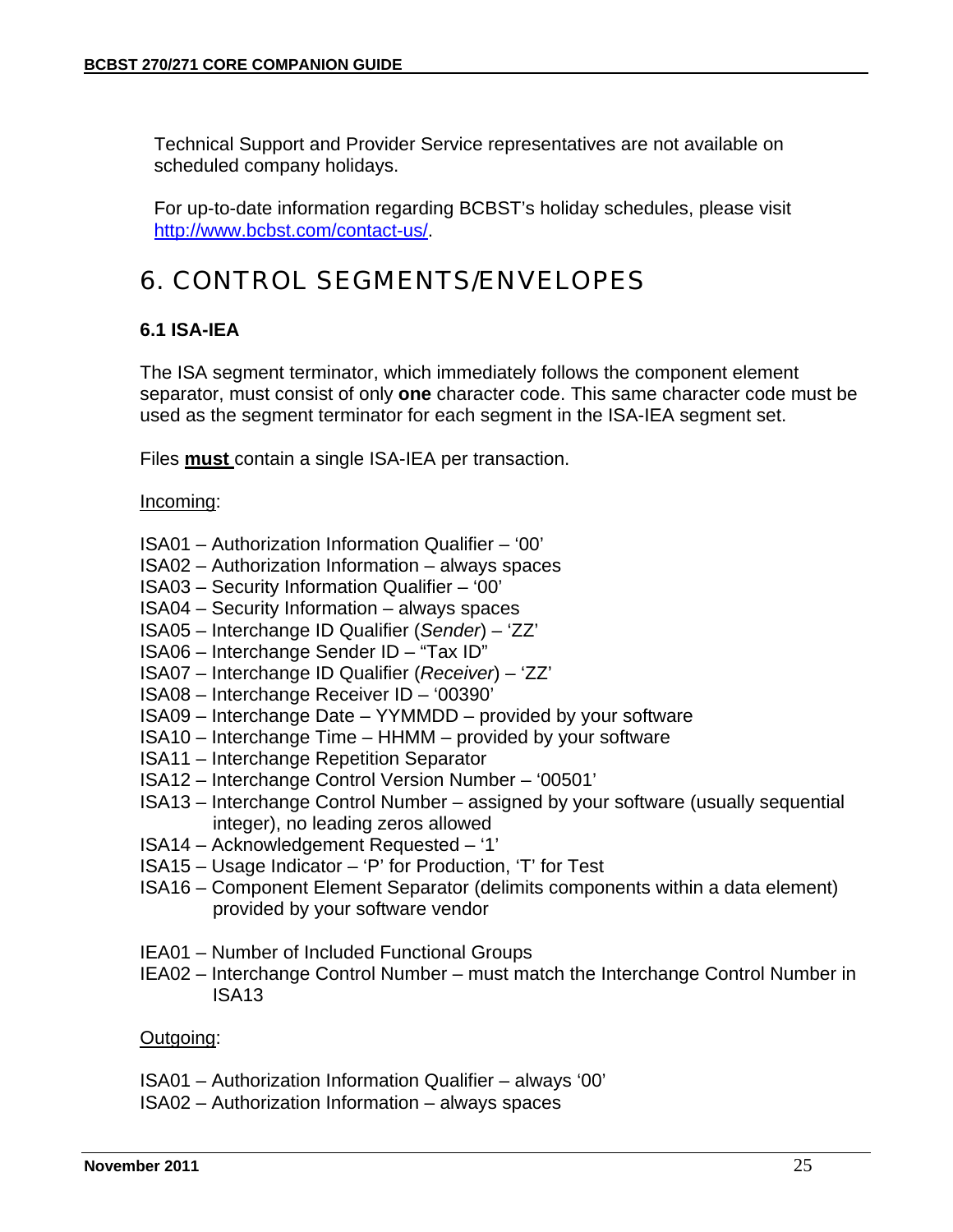- ISA03 Security Information Qualifier always '00'
- ISA04 Security Information always spaces
- ISA05 Interchange ID Qualifier (*Sender*) 'ZZ'
- ISA06 Interchange Sender ID '00390'
- ISA07 Interchange ID Qualifier -(*Receiver*)
- ISA08 Interchange Receiver ID –(Tax ID)
- ISA09 Interchange Date YYMMDD date processed
- ISA10 Interchange Time HHMM time processed
- ISA11 Interchange Repetition Separator
- ISA12 Interchange Control Version Number '00501'
- ISA13 Interchange Control Number Assigned by original sender's software
- ISA14 Acknowledgement Requested '0' on 999 acknowledgements
- ISA15 Usage Indicator 'P' for Production, 'T' for Test
- ISA16 Component Element Separator provided by your software
- IEA01 Number of Included Functional Groups
- IEA02 Interchange Control Number must match the Interchange Control Number in ISA13

#### **6.2 GS-GE**

Files **must** contain a single GS-GE per batch or real time transaction

#### Incoming:

- GS01 Functional Identifier Code 'HS' (for 270 transactions)
- GS02 Application Sender's Code (Tax ID)
- GS03 Application Receiver's Code '00390'
- GS04 Date CCYYMMDD provided by your software
- GS05 Time HHMM provided by your software
- GS06 Group Control Number assigned by your software (usually sequential integer) 9 digit maximum, no leading zeros allowed (see page 24)
- GS07 Responsible Agency Code 'X'
- GS08 Version/Release/Industry Identifier Code '005010X279A1'
- GE01 Number of Transaction Sets Included
- GE02 Group Control Number must match Group Control Number in GS06

#### Outgoing:

- GS01 Functional Identifier Code 'HB' (for 271 transactions)
- GS02 Application Sender's Code '00390' (*Sender*)
- GS03 Application Receiver's Code (usually Tax ID)
- GS04 Date CCYYMMDD date processed
- GS05 Time HHMM time processed
- GS06 Group Control Number assigned number (usually sequential integer)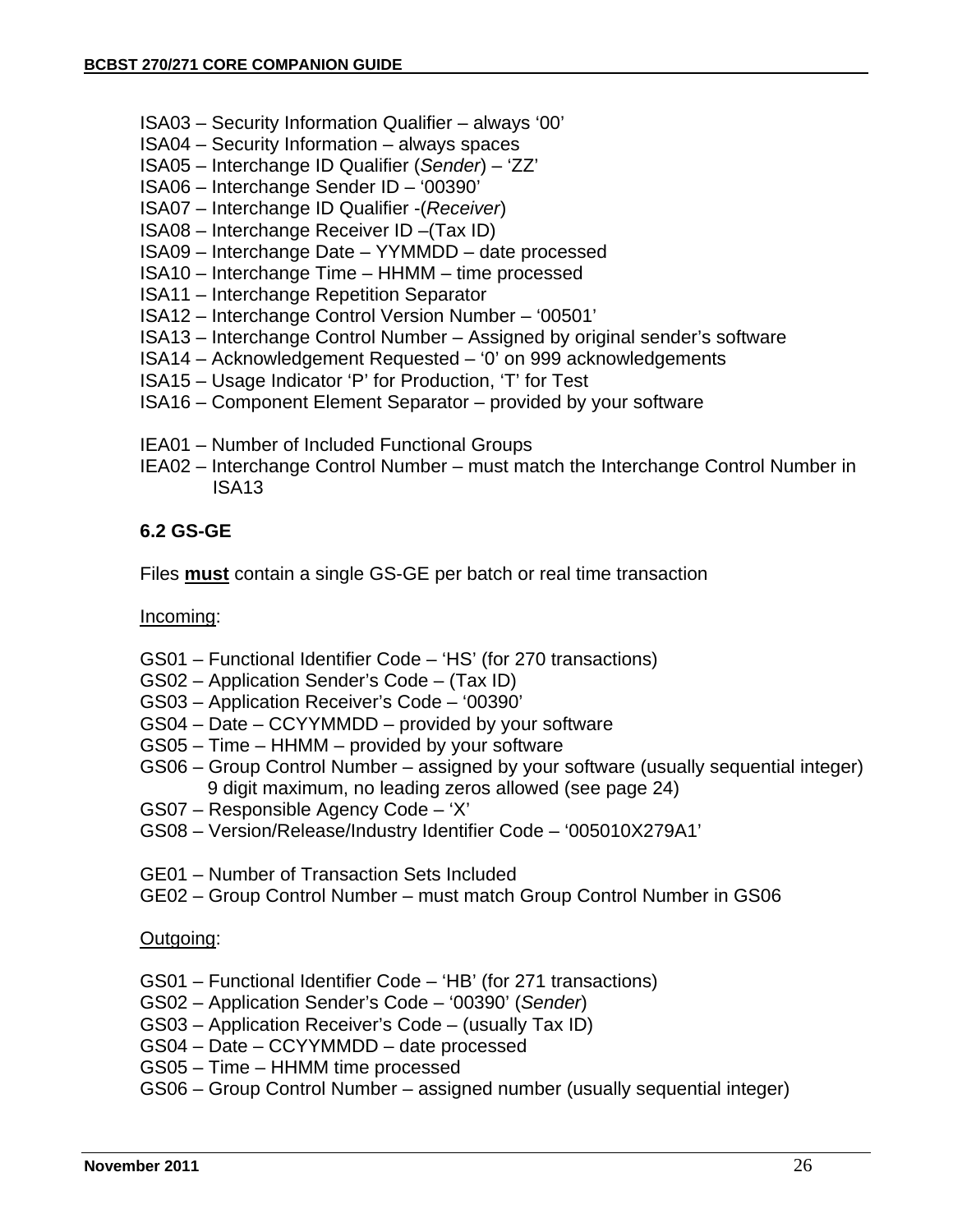GS07 – Responsible Agency Code – 'X'

GS08 – Version/Release/Industry Identifier Code – '005010X279A1'

GE01 – Number of Transaction Sets Included

GE02 – Group Control Number – matches Group Control Number in GS06

### **6.3 ST-SE**

Each 270 request within a Batch transaction **must** be wrapped in its own ST-SE segment. Real-Time inquiries must contain only one ST-SE segment. Batch transactions are limited to 99 or less ST–SE groupings per batch file.

# 7. PAYER SPECIFIC BUSINESSS RULES AND LIMITATIONS

### **7.1 Supported Service Types**

Blue CORE supports the following 270 Service Types and will respond on the 271 with the noted service types. Requested service types other than the ones listed below will result in a default list of responses in the 271. The default service type is 30. Please review service type 30 below for clarification.

| 270 Request<br>(EQ) | 271 Response<br>(EB) | Description                               |
|---------------------|----------------------|-------------------------------------------|
| $\mathbf{1}$        | 1                    | <b>Medical Care</b>                       |
|                     | $\overline{2}$       | Surgical                                  |
|                     | 42                   | Home Health Care                          |
|                     | 45                   | Hospice                                   |
|                     | 69                   | Maternity                                 |
|                     | 73                   | Diagnostic Medical                        |
|                     | 76                   | <b>Dialysis</b>                           |
|                     | 83                   | Infertility                               |
|                     | AG                   | <b>Skilled Nursing Care</b>               |
| 12                  | 12                   | Durable Medical Equipment Purchase        |
| 13                  | 13                   | <b>Ambulatory Service Center Facility</b> |
| 18                  | 18                   | Durable Medical Equipment Rental          |
| 2                   | 2                    | Surgical                                  |
|                     | 20                   | Second Surgical Opinion                   |
|                     | $\overline{7}$       | Anesthesia                                |
|                     | 8                    | <b>Surgical Assistance</b>                |
| 20                  | 20                   | Second Surgical Opinion                   |
| 30                  | 30                   | Health Benefit Plan Coverage              |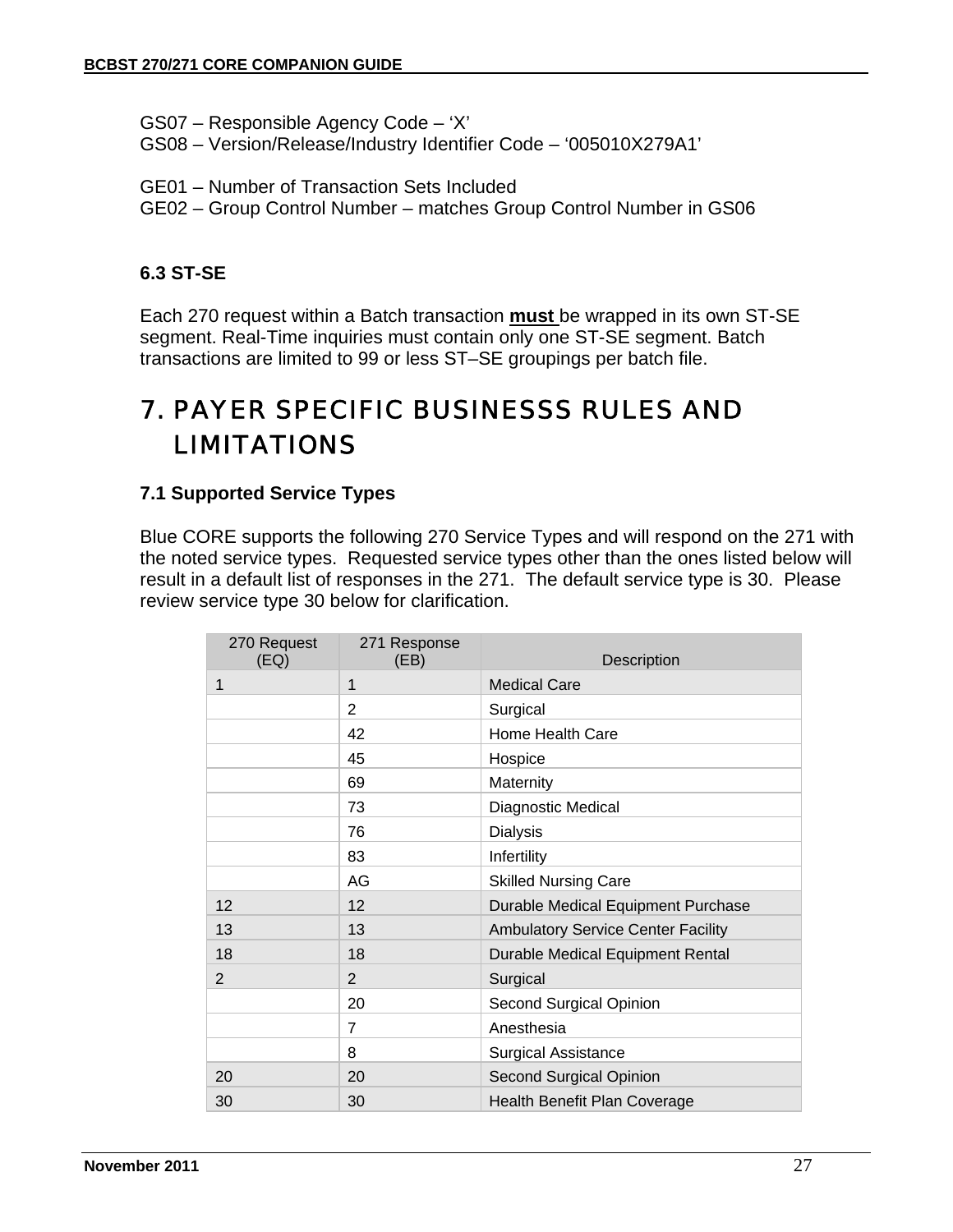|    | 1              | <b>Medical Care</b>                         |  |
|----|----------------|---------------------------------------------|--|
|    | 33             | Chiropractic                                |  |
|    | 35             | Dental Care                                 |  |
|    | 47             | Hospital                                    |  |
|    | 48             | Hospital - Inpatient                        |  |
|    | 50             | Hospital - Outpatient                       |  |
|    | 52             | Hospital - Emergency Medical                |  |
|    | 86             | <b>Emergency Services</b>                   |  |
|    | 88             | Pharmacy                                    |  |
|    | 98             | Professional (Physician) Visit - Offi       |  |
|    | <b>AL</b>      | Vision (Optometry)                          |  |
| 33 | 33             | Chiropractic                                |  |
|    | $\overline{4}$ | Diagnostic X-Ray                            |  |
| 35 | 35             | <b>Dental Care</b>                          |  |
| 4  | $\overline{4}$ | Diagnostic X-Ray                            |  |
| 40 | 40             | <b>Oral Surgery</b>                         |  |
| 42 | 42             | Home Health Care                            |  |
|    | A <sub>3</sub> | Professional (Physician) Visit - Home       |  |
| 45 | 45             | Hospice                                     |  |
| 47 | 47             | Hospital                                    |  |
|    | 48             | Hospital - Inpatient                        |  |
|    | 50             | <b>Hospital - Outpatient</b>                |  |
|    | 51             | Hospital - Emergency Accident               |  |
|    | 52             | Hospital - Emergency Medical                |  |
|    | 53             | Hospital - Ambulatory Surgical              |  |
| 48 | 48             | Hospital - Inpatient                        |  |
|    | 99             | Professional (Physician) Visit - Inpatient  |  |
| 49 | 49             | Hospital - Room and Board                   |  |
| 5  | 5              | Diagnostic Lab                              |  |
| 50 | 50             | <b>Hospital - Outpatient</b>                |  |
|    | 51             | Hospital - Emergency Accident               |  |
|    | 52             | Hospital - Emergency Medical                |  |
|    | A <sub>0</sub> | Professional (Physician) Visit - Outpatient |  |
| 51 | 51             | Hospital - Emergency Accident               |  |
| 52 | 52             | Hospital - Emergency Medical                |  |
| 53 | 53             | Hospital - Ambulatory Surgical              |  |
| 6  | 6              | <b>Radiation Therapy</b>                    |  |
| 60 | 60             | <b>General Benefits</b>                     |  |
| 61 | 61             | In-vitro Fertilization                      |  |
| 62 | 62             | <b>MRI/CAT Scan</b>                         |  |
| 65 | 65             | Newborn Care                                |  |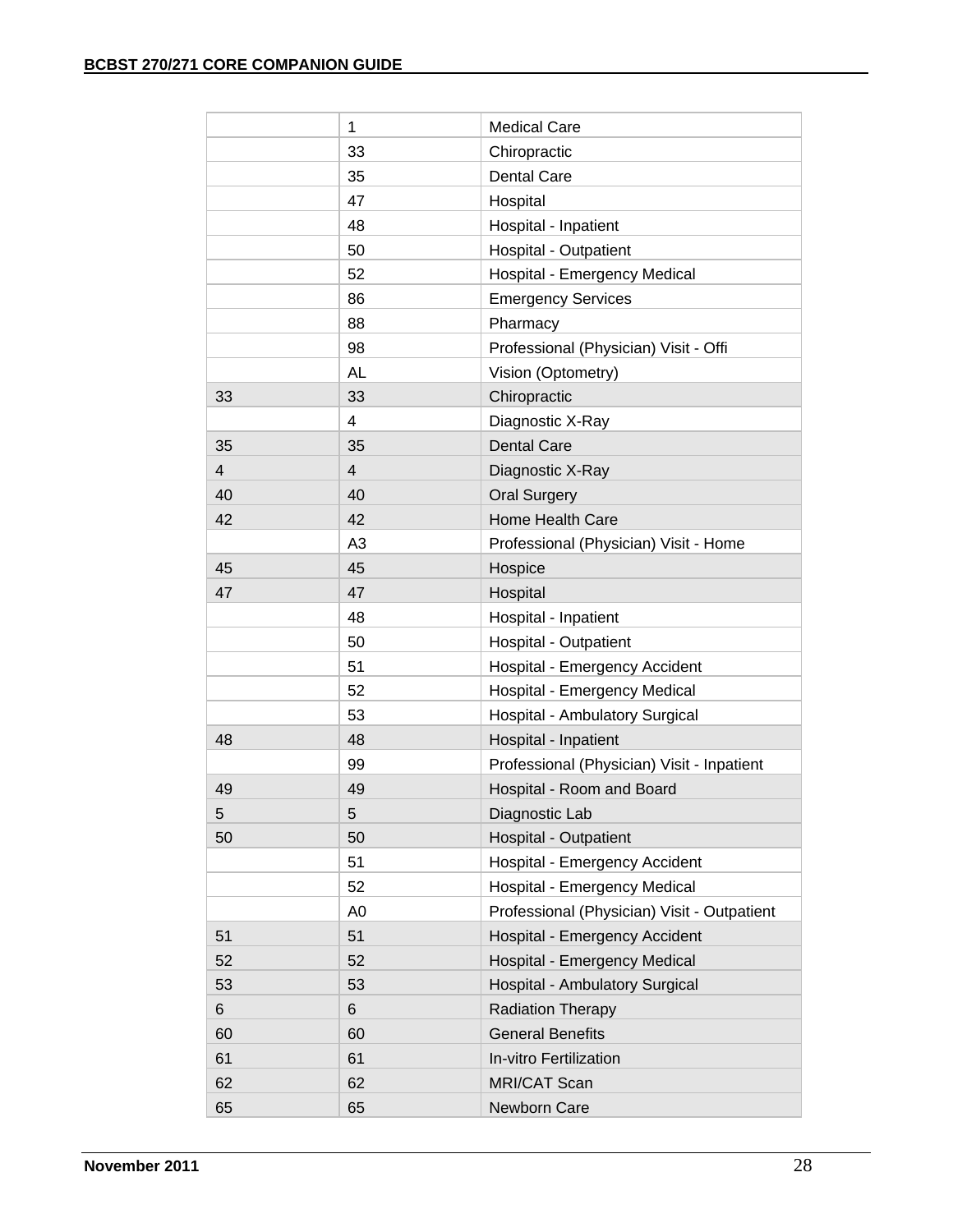| 68             | 68             | Well Baby Care                              |
|----------------|----------------|---------------------------------------------|
|                | 80             | Immunizations                               |
|                | BH             | Pediatric                                   |
| 69             | 69             | Maternity                                   |
| $\overline{7}$ | $\overline{7}$ | Anesthesia                                  |
| 73             | 73             | Diagnostic Medical                          |
|                | 4              | Diagnostic X-Ray                            |
|                | 5              | Diagnostic Lab                              |
|                | 62             | MRI/CAT Scan                                |
| 76             | 76             | <b>Dialysis</b>                             |
| 78             | 78             | Chemotherapy                                |
| 8              | 8              | <b>Surgical Assistance</b>                  |
| 80             | 80             | Immunizations                               |
| 81             | 81             | Routine Physical                            |
| 82             | 82             | <b>Family Planning</b>                      |
| 83             | 83             | Infertility                                 |
|                | 61             | In-vitro Fertilization                      |
| 84             | 84             | Abortion                                    |
| 86             | 86             | <b>Emergency Services</b>                   |
|                | 51             | Hospital - Emergency Accident               |
|                | 52             | Hospital - Emergency Medical                |
|                | 98             | Professional (Physician) Visit - Office     |
| 88             | 88             | Pharmacy                                    |
| 93             | 93             | Podiatry                                    |
| 98             | 98             | Professional (Physician) Visit - Office     |
| 99             | 99             | Professional (Physician) Visit - Inpatient  |
| A <sub>0</sub> | A <sub>0</sub> | Professional (Physician) Visit - Outpatient |
| A <sub>3</sub> | A3             | Professional (Physician) Visit - Home       |
| A <sub>6</sub> | A <sub>6</sub> | Psychotherapy                               |
| A7             | A7             | Psychiatric - Inpatient                     |
|                | A <sub>6</sub> | Psychotherapy                               |
| A <sub>8</sub> | A <sub>8</sub> | Psychiatric - Outpatient                    |
|                | A <sub>6</sub> | Psychotherapy                               |
| AD             | <b>AD</b>      | <b>Occupational Therapy</b>                 |
| <b>AE</b>      | <b>AE</b>      | <b>Physical Medicine</b>                    |
| AF             | AF             | Speech Therapy                              |
| AG             | AG             | <b>Skilled Nursing Care</b>                 |
| AI             | AI             | Substance Abuse                             |
| AL             | <b>AL</b>      | Vision (Optometry)                          |
| BG             | <b>BG</b>      | <b>Cardiac Rehabilitation</b>               |
| <b>BH</b>      | BH             | Pediatric                                   |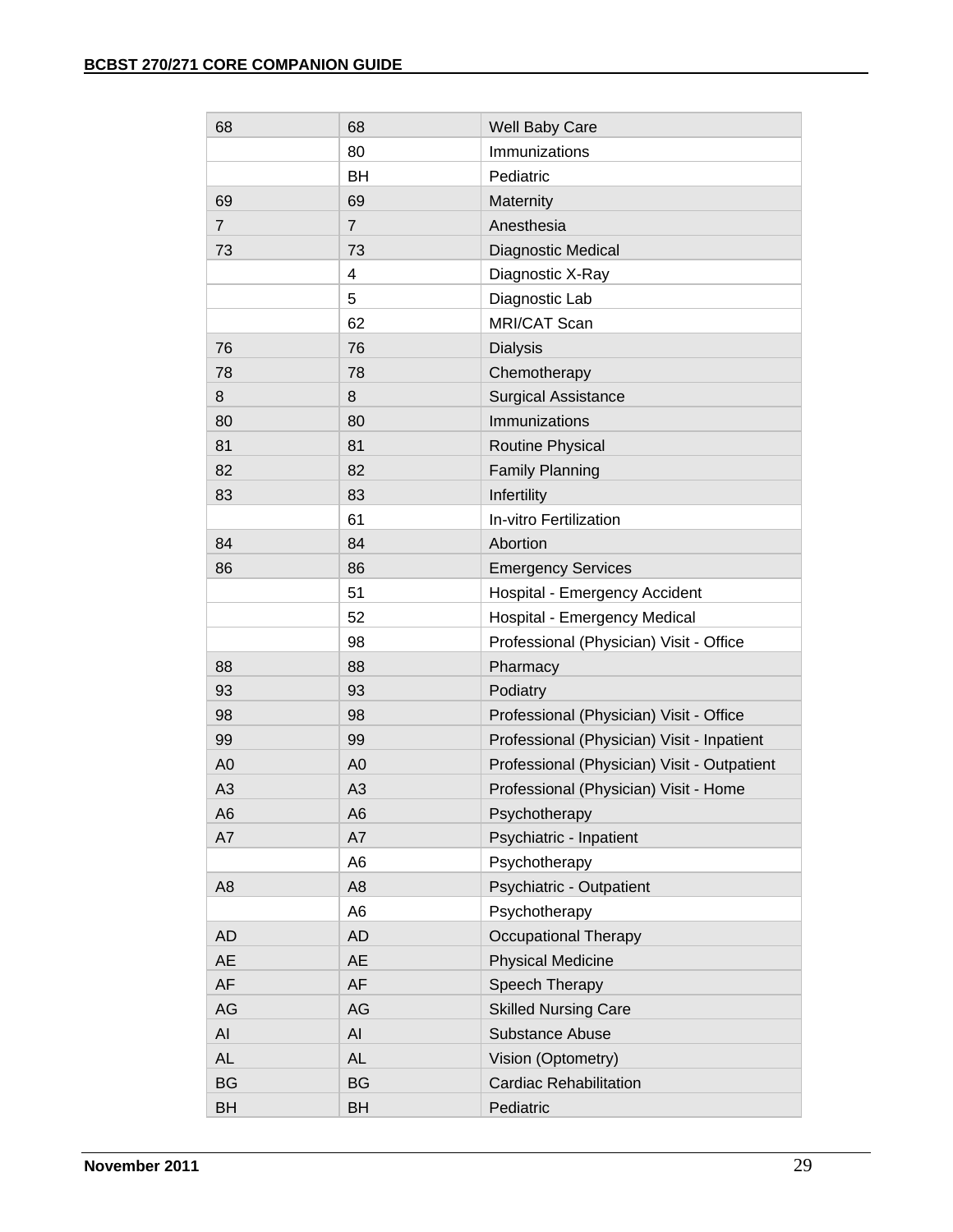| DМ        | 12 <sup>°</sup> | Durable Medical Equipment Purchase |
|-----------|-----------------|------------------------------------|
|           | 18              | Durable Medical Equipment Rental   |
| <b>MH</b> | MH              | <b>Mental Health</b>               |
| UC        | UC              | <b>Urgent Care</b>                 |

#### **7.2 BCBST Specific Edits**

BlueCORE currently responds with the following "AAA" codes for common errors regarding subscriber / patient demographic information:

| Problem                                      | 2100C AAA03 Value (Subscriber) | 2100D AAA03 Value<br>(Dependent) |
|----------------------------------------------|--------------------------------|----------------------------------|
| Invalid or Missing Subscriber<br>ID          | 72                             | N/A                              |
| Invalid DOB Format                           | 58                             | 58                               |
| Subscriber Not Found                         | 75                             | N/A                              |
| Duplicate Records Found for<br>Subscriber ID | 76                             | N/A                              |
| <b>Invalid or Missing Subscriber</b><br>Name | 73                             | N/A                              |
| DOB Does Not Match DOB<br>On File            | 71                             | 71                               |

# 8. ACKNOWLEDGEMENTS

#### Real-time:

One of the following will be provided in response to a 270 inquiry:

- TA1 Interchange Acknowledgement if the ISA-IEA envelope cannot be processed.
- 999 Implementation Acknowledgement if the 270 transaction contains HIPAA compliancy errors within the ST-SE segments.
- 271 Response Transaction indicating the requested member's coverage or benefits.

#### Batch:

One of the following responses will be provided in response to a 270 inquiry:

• TA1 Interchange Acknowledgement available **within one hour** if the ISA-IEA envelope cannot be processed.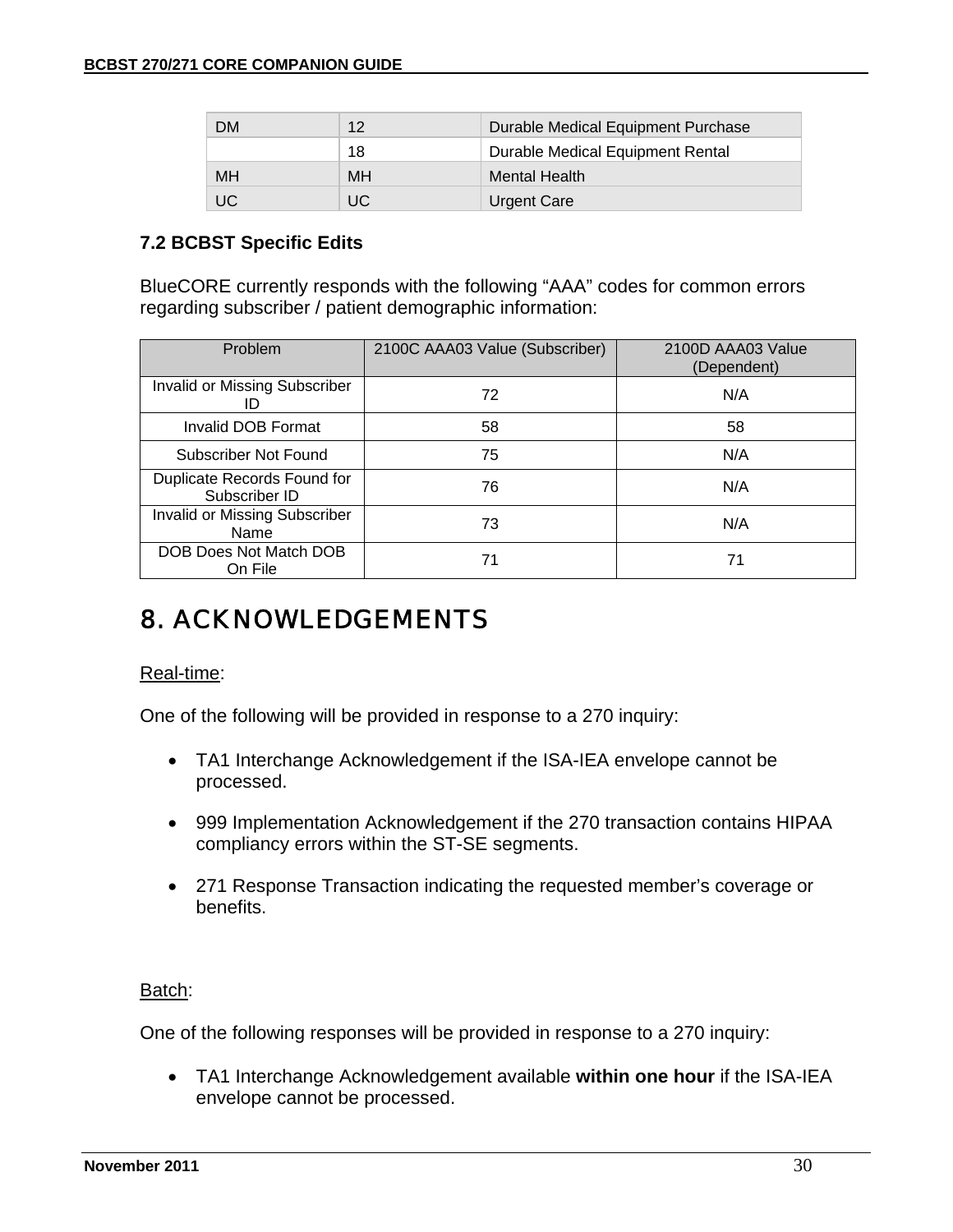- 999 Implementation Acknowledgment (Reject) will be available **within one hour** if the 270 transaction contains HIPAA compliancy errors within the ST-SE segments.
- 999 Acceptance response will be available **within one hour**. The 271 transaction(s) will be available the following day (no later than 7:00a.m.) appended to the original 999 acceptance response.

# 9. TRADING PARTNER AGREEMENTS

A Trading Partner Agreement is not required for BlueCORE transactions. For information regarding registering as a user of the BlueCORE system, please see §4.5.

# 10. TRANSACTION SPECIFIC INFORMATION

Listed below are specific requirements that BlueCross BlueShield of Tennessee requires over and above the standard information in the ASC X12N 270/271 (005010X279A1) Health Care Eligibility Benefit Inquiry and Response Implementation Guide.

| Page# | Loop<br>ID | Reference       | Name                                     | Codes          | Length | Notes / Comments                                                                  |
|-------|------------|-----------------|------------------------------------------|----------------|--------|-----------------------------------------------------------------------------------|
| 69    | 2100A      | NM <sub>1</sub> | Information<br>Source Name               |                |        | This is the source of the<br>information contained in the 271,<br>i.e. BCBS of TN |
| 69    | 2100A      | <b>NM101</b>    | Entity Identifier<br>Code                | PR.            |        | Submitters must use value "PR"                                                    |
| 70    | 2100A      | NM102           | <b>Entity Type</b><br>Qualifier          | $\overline{2}$ |        | Submitters must use value "2"                                                     |
| 71    | 2100A      | <b>NM108</b>    | Identification<br><b>Code Qualifier</b>  | PI             |        | Submitters must use value "PI"                                                    |
| 71    | 2100A      | NM109           | Identification<br>Code                   | 00390          | 5      | Submitters must use value<br>"00390"                                              |
| 90    | 2000C      | <b>TRN</b>      | <b>Subscriber Trace</b><br><b>Number</b> |                |        | Allows submitter tracking of<br>eligibility information                           |
| 91    | 2000C      | TRN02           | Reference<br>Identification              |                |        | Include at least one TRN segment<br>in either the subscriber or<br>dependent loop |
| 92    | 2100C      | NM <sub>1</sub> | <b>Subscriber Name</b>                   |                |        | Subscriber identification<br>information                                          |
| 93    | 2100C      | <b>NM103</b>    | Name Last or<br>Organization<br>Name     |                |        | Subscriber last name (not<br>required if dependent is patient)                    |
| 93    | 2100C      | NM104           | Name First                               |                |        | Subscriber first name (not                                                        |

#### **We strongly recommend the use of upper-case alpha-characters. This will ensure data lookup compatibility.**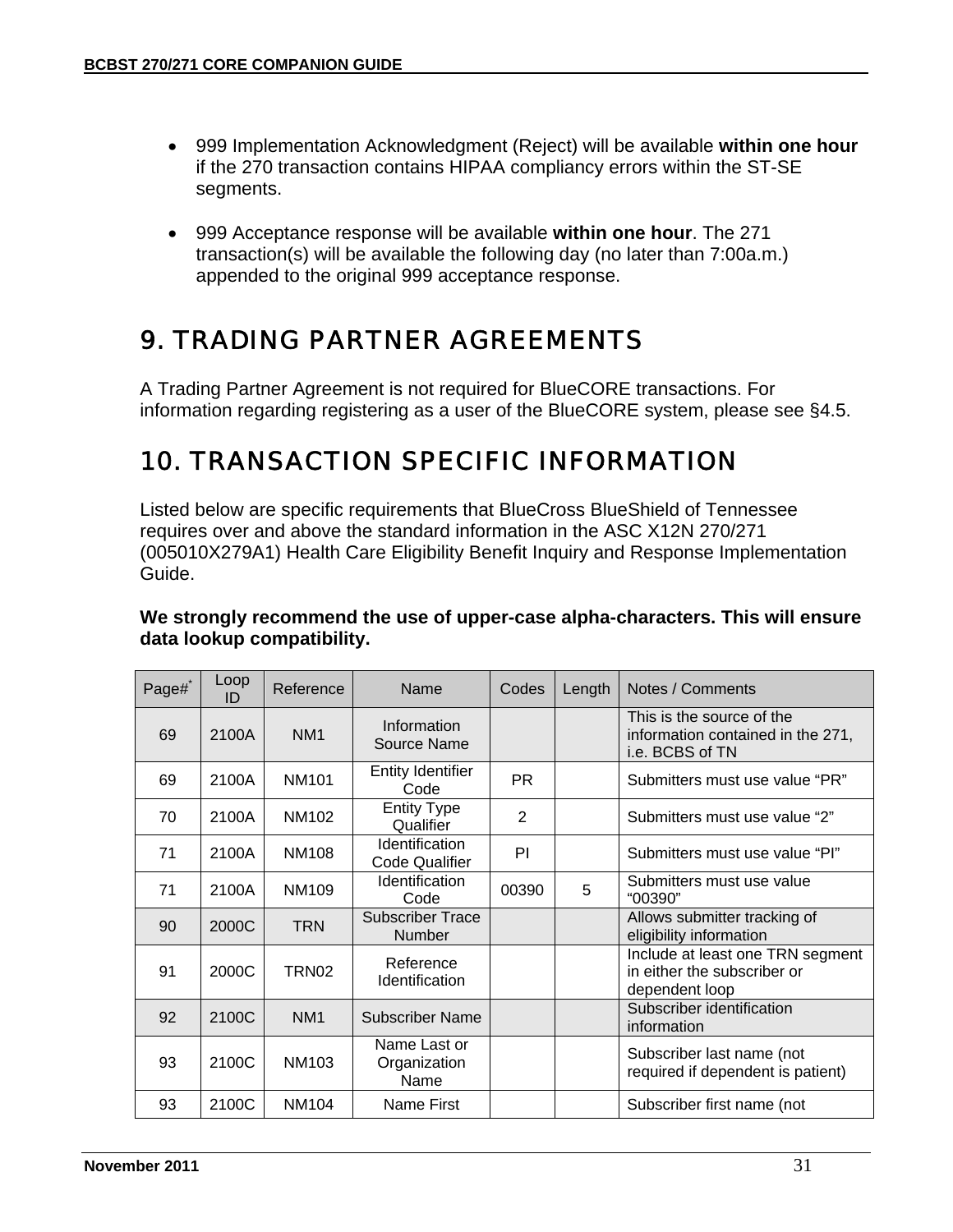|     |       |                 |                                                               |             | required if dependent is patient)                                                                                                                             |
|-----|-------|-----------------|---------------------------------------------------------------|-------------|---------------------------------------------------------------------------------------------------------------------------------------------------------------|
| 95  | 2100C | <b>NM108</b>    | Identification<br><b>Code Qualifier</b>                       | MI          | Submitters must use value "MI"                                                                                                                                |
| 96  | 2100C | <b>NM109</b>    | Identification<br>Code                                        |             | Subscriber ID number; if no prefix<br>included Name/DOB Search<br>Option will be used, see<br>1.G. §1.4.8.3                                                   |
| 107 | 2100C | <b>DMG</b>      | Subscriber<br>Demographic<br>Information                      |             | Subscriber demographics                                                                                                                                       |
| 108 | 2100C | DMG02           | Date Time<br>Period                                           |             | Subscriber DOB (not required if<br>dependent is patient)                                                                                                      |
| 108 | 2100C | DMG02           | Gender Code                                                   |             | Subscriber gender (not required if<br>dependent is patient)                                                                                                   |
| 124 | 2110C | EQ              | Subscriber<br>Eligibility or<br><b>Benefit</b><br>Information |             | Defines type of information<br>requested                                                                                                                      |
| 125 | 2110C | <b>EQ01</b>     | Service Type<br>Code                                          | See<br>§7.1 | If unsupported service types<br>and/or multiple service type codes<br>are submitted, the system will<br>respond with the default service<br>type              |
|     |       |                 |                                                               | 30          | Default service type                                                                                                                                          |
| 151 | 2100D | NM <sub>1</sub> | Dependent<br>Name                                             |             | Dependent identification<br>information                                                                                                                       |
| 152 | 2100D | <b>NM103</b>    | Name Last or<br>Organization<br>Name                          |             | Dependent last name (not<br>required if subscriber is patient)                                                                                                |
| 152 | 2100D | <b>NM104</b>    | <b>Name First</b>                                             |             | Dependent first name (not<br>required if subscriber is patient)                                                                                               |
| 164 | 2100D | <b>DMG</b>      | Dependent<br>Demographic<br>Information                       |             | Dependent demographics                                                                                                                                        |
| 165 | 2100D | DMG02           | Date Time<br>Period                                           |             | Dependent DOB (not required if<br>subscriber is patient)                                                                                                      |
| 166 | 2100D | DMG03           | Gender Code                                                   |             | Dependent gender (not required if<br>subscriber is patient)                                                                                                   |
| 167 | 2100D | <b>INS</b>      | Dependent<br>Relationship                                     |             | <b>DO NOT SEND - Indicates</b><br>dependent relationship to insured;<br>Alternate Search Option is not in<br>use therefore this segment should<br>not be sent |
| 181 | 2110D | EQ              | Dependent<br>Eligibility or<br><b>Benefit</b><br>Information  |             | Defines type of information<br>requested                                                                                                                      |
| 182 | 2110D | EQ01            | Service Type<br>Code                                          | See<br>§7.1 | If unsupported service types<br>and/or multiple service type codes<br>are submitted, the system will<br>respond with the default service<br>type              |
| 183 |       |                 |                                                               | 30          | Default service type                                                                                                                                          |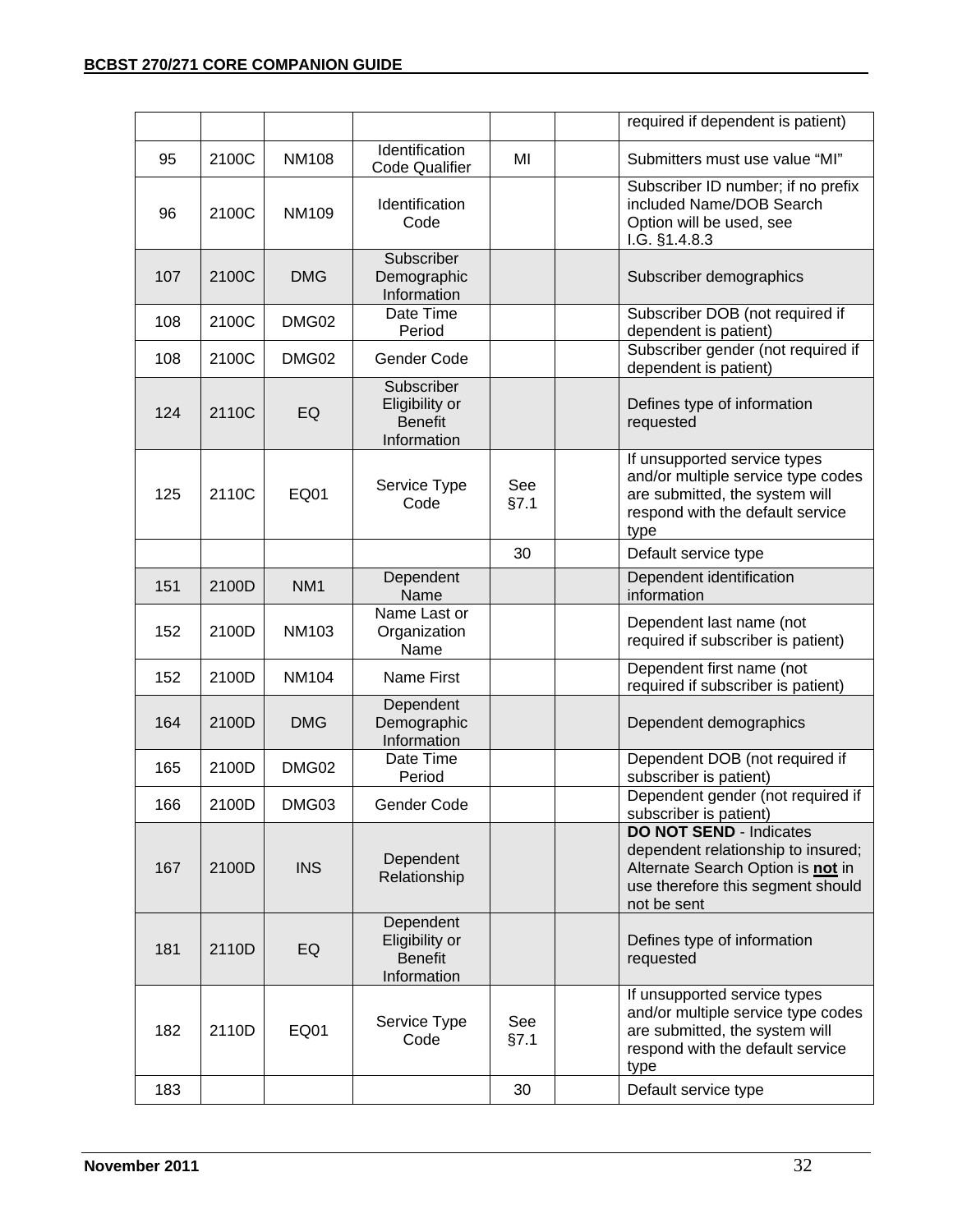| C.7 | GS               | <b>Functional Group</b><br>Header         |  | <b>Functional Group Information</b>                                                                                                                                        |
|-----|------------------|-------------------------------------------|--|----------------------------------------------------------------------------------------------------------------------------------------------------------------------------|
| C.8 | GS <sub>06</sub> | Group Control<br>Number                   |  | The Group Control Number may<br>contain up to 9 characters, but it<br>must not begin with a leading<br>zero. For example 123456789 is<br>valid, but 001234567 is not valid |
| C.9 | GE.              | <b>Functional Group</b><br><b>Trailer</b> |  | <b>Functional Group Information</b>                                                                                                                                        |
| C.9 | GEO2             | Group Control<br>Number                   |  | The Group Control Number may<br>contain up to 9 characters, but it<br>must not begin with a leading<br>zero. For example 123456789 is<br>valid, but 001234567 is not valid |

\**ASC X12N 270/271 (005010X279) IG*, *April 2008 edition*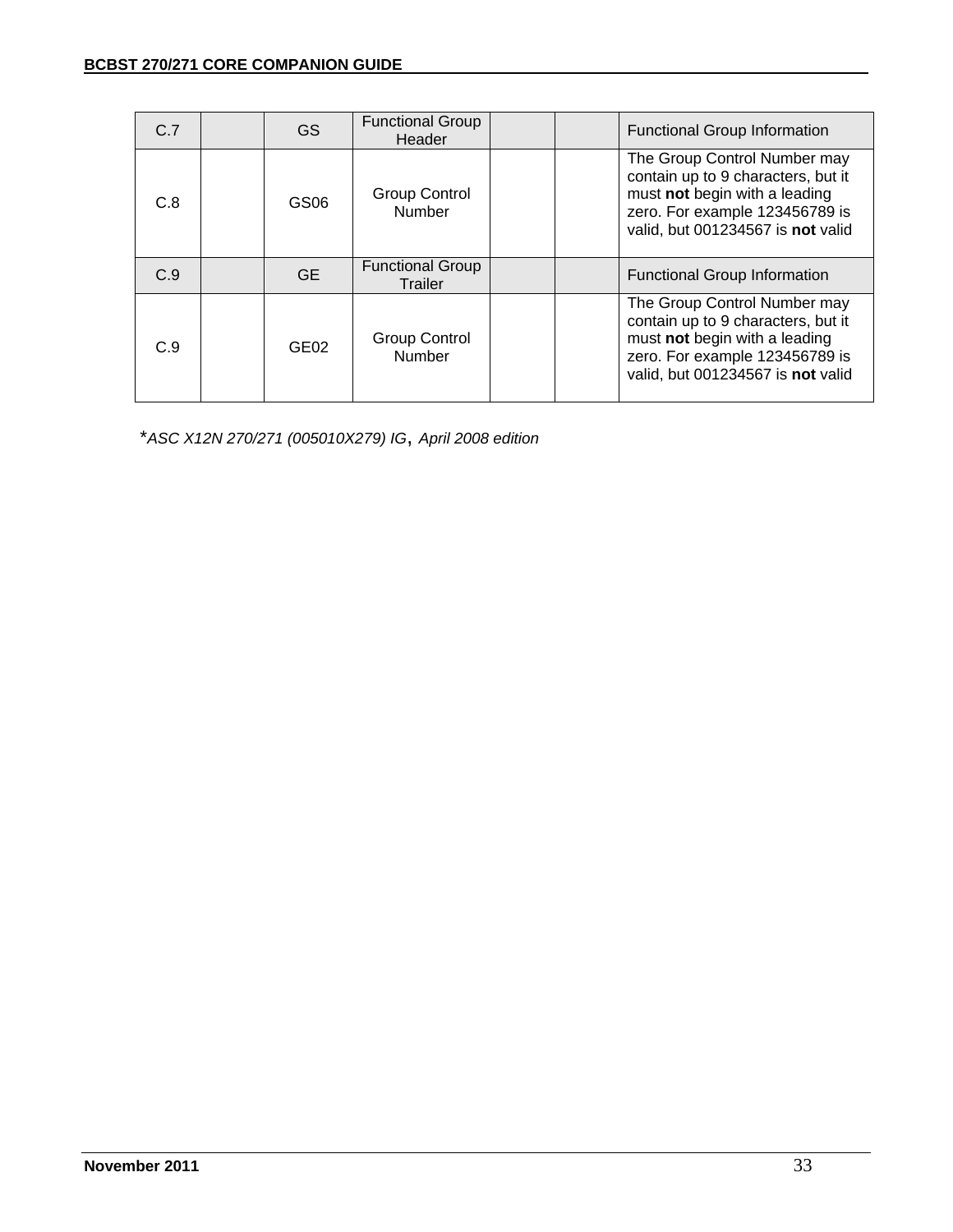# A. APPENDICES

#### **a. Implementation Checklist**

BlueCross BlueShield of Tennessee suggests entities use the following information as a checklist of steps to become a BlueCORE submitter:

- Read and review this quide.
- Contact the e-Business Service Center (§5.1) with any questions regarding BlueCORE (if any).
- Register for a user ID (§4.5.1) for BlueAccess and complete the shared secret process.
- Send at least one test transaction (§2.3).
- Begin submitting BlueCORE transactions.

#### **b. Business Scenarios**

The following scenarios are intended to serve as examples of a typical relationship between entities and BlueCross BlueShield of Tennessee in regards to the BlueCORE system.

- *Clearinghouse A submits transactions for Provider A. Clearinghouse A wishes to provide real-time services for Provider A, so they register with their current payers to do real-time transactions via their respective implementations. In order to complete registration and successfully submit transactions on behalf of Provider A, Clearinghouse A must obtain a copy of the shared secret (§4.5.1) from Provider A to complete registration with BlueCross BlueShield of Tennessee. Once this has occurred, Clearinghouse A can send transactions for Provider A as well as any other clients it has a relationship with that are currently contracted with BlueCross BlueShield of TN.*
- *Software Vendor A provides practice management systems to Provider A. The system has the capability to build SOAP-based ANSI transactions for submission to various payers or clearinghouses. Provider A expresses an interest in being able to process real-time ANSI data so Software Vendor A instructs the provider on how to set up this feature. Provider A can then use their credentials they use for the BlueCross BlueShield of Tennessee BlueAccess system to send these transactions*
- *Provider A wishes to send real-time transactions, but does not have a clearinghouse relationship or practice management system that supports this feature. They therefore use in-house or contract talent to develop a customized HTTP MIME multipart submission page that they can then use in conjunction with their BlueAccess credentials to submit BlueCORE transactions.*

*.*